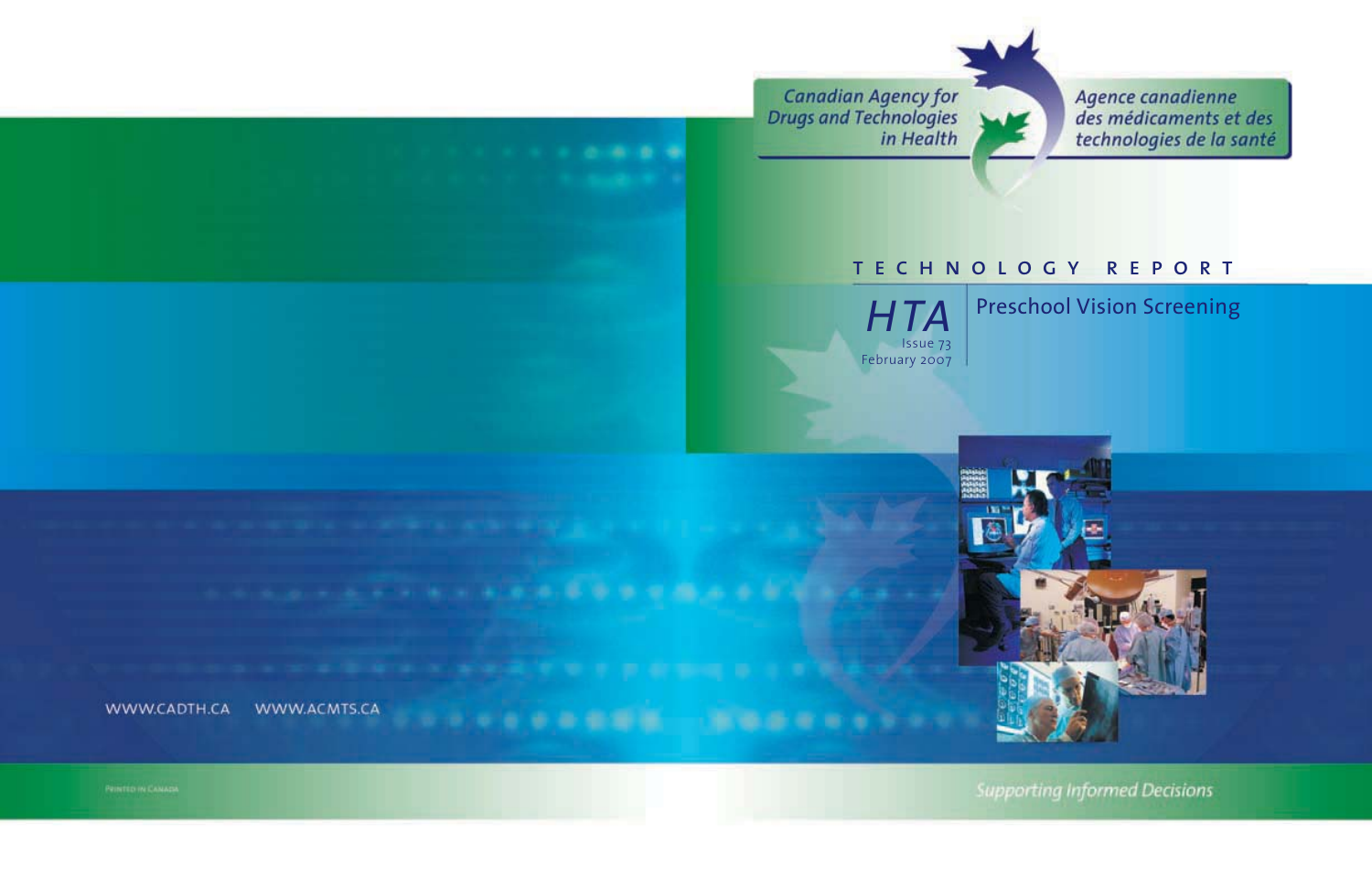**Until April 2006, the Canadian Agency for Drugs and Technologies in Health (CADTH) was known as the Canadian Coordinating Office for Health Technology Assessment (CCOHTA).** 



*Cite as:* Dunfield L, Keating T. *Preschool vision screening* [Technology Report number 73]. Ottawa: Canadian Agency for Drugs and Technologies in Health; 2007.

Production of this report is made possible by financial contributions from Health Canada and the governments of Alberta, British Columbia, Manitoba, New Brunswick, Newfoundland and Labrador, Northwest Territories, Nova Scotia, Nunavut, Ontario, Prince Edward Island, Saskatchewan, and Yukon. The Canadian Agency for Drugs and Technologies in Health takes sole responsibility for the final form and content of this report. The views expressed herein do not necessarily represent the views of Health Canada or any provincial or territorial government.

Reproduction of this document for non-commercial purposes is permitted provided appropriate credit is given to CADTH.

CADTH is funded by Canadian federal, provincial, and territorial governments.

Legal Deposit – 2007 National Library of Canada ISBN: 1-897257-70-8 (print) ISBN: 1-897257-71-6 (online) I3001 – February 2007

PUBLICATIONS MAIL AGREEMENT NO. 40026386 RETURN UNDELIVERABLE CANADIAN ADDRESSES TO CANADIAN AGENCY FOR DRUGS AND TECHNOLOGIES IN HEALTH 600-865 CARLING AVENUE OTTAWA ON K1S 5S8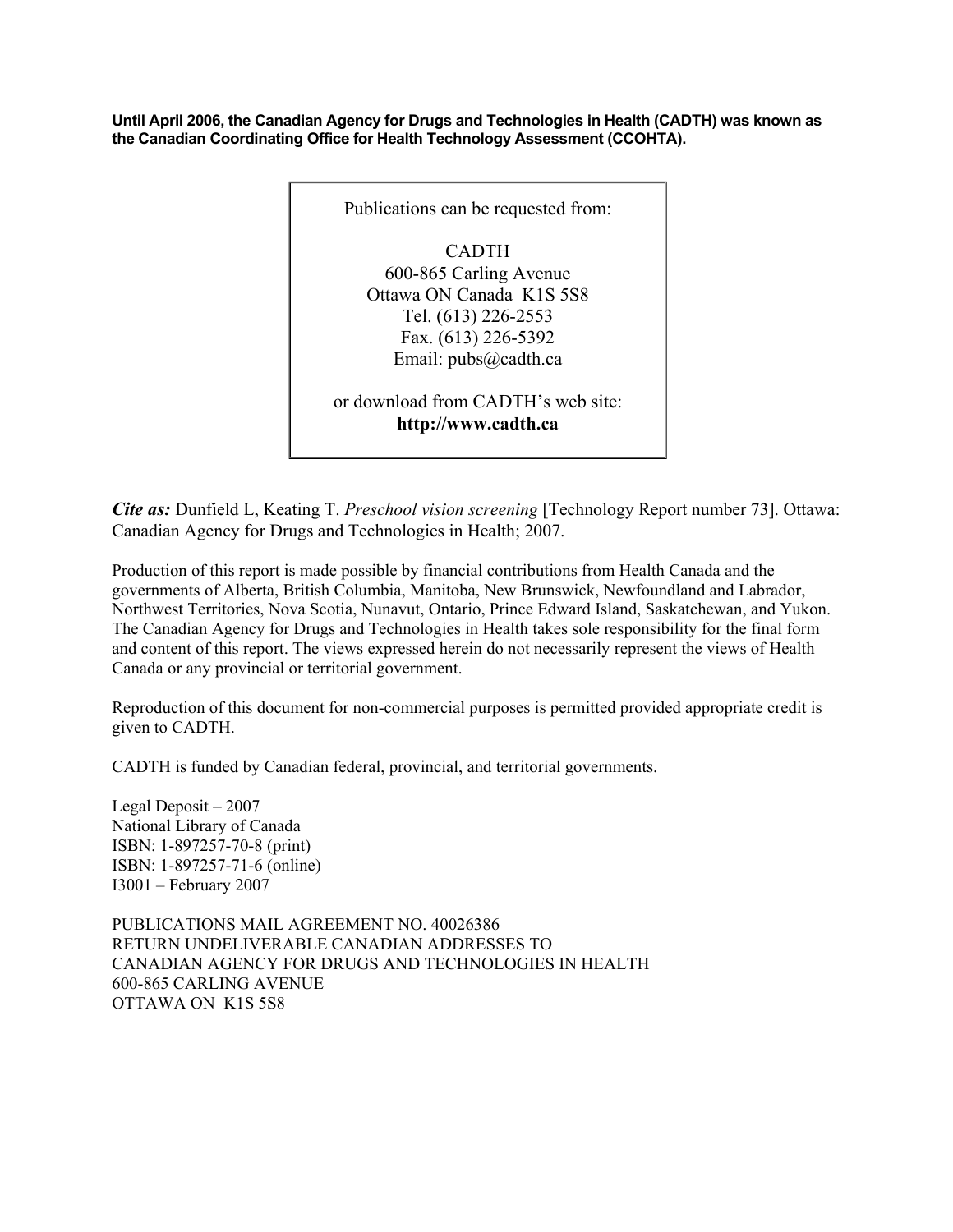**Canadian Agency for Drugs and Technologies in Health**

### **Preschool Vision Screening**

Lesley Dunfield, PhD<sup>1</sup> Tamara Keating, MLIS<sup>1</sup>

February 2007

 1 Canadian Agency for Drugs and Technologies in Health, Ottawa ON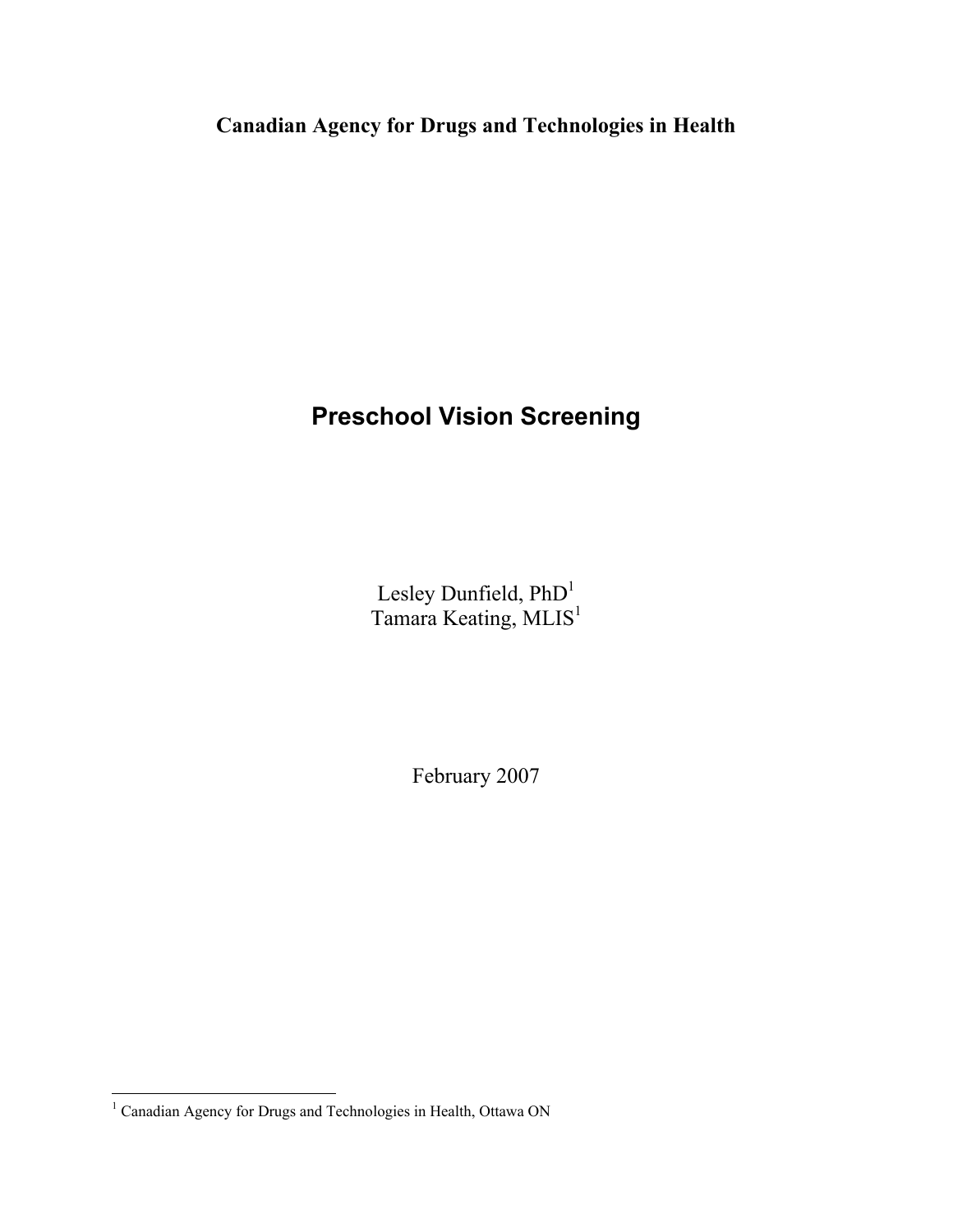

Health technology assessment (HTA) agencies face the challenge of providing quality assessments of medical technologies in a timely manner to support decision making. Ideally, all important deliberations would be supported by comprehensive health technology assessment reports, but the urgency of some decisions often requires a more immediate response.

The Health Technology Inquiry Service (HTIS) provides Canadian health care decision makers with health technology assessment information, based on the best available evidence, in a quick and efficient manner. Inquiries related to the assessment of health care technologies (drugs, devices, diagnostic tests, and surgical procedures) are accepted by the service. Information provided by the HTIS is tailored to meet the needs of decision makers, taking into account the urgency, importance, and potential impact of the request.

Consultations with the requestor of this HTIS assessment indicated that a review of the literature would be beneficial. The research question and selection criteria were developed in consultation with the requestor. The literature search was carried out by an information specialist using a standardized search strategy. The review of evidence was conducted by one internal HTIS reviewer. The draft report was internally reviewed and externally peer-reviewed by two or more peer reviewers. All comments were reviewed internally to ensure that they were addressed appropriately.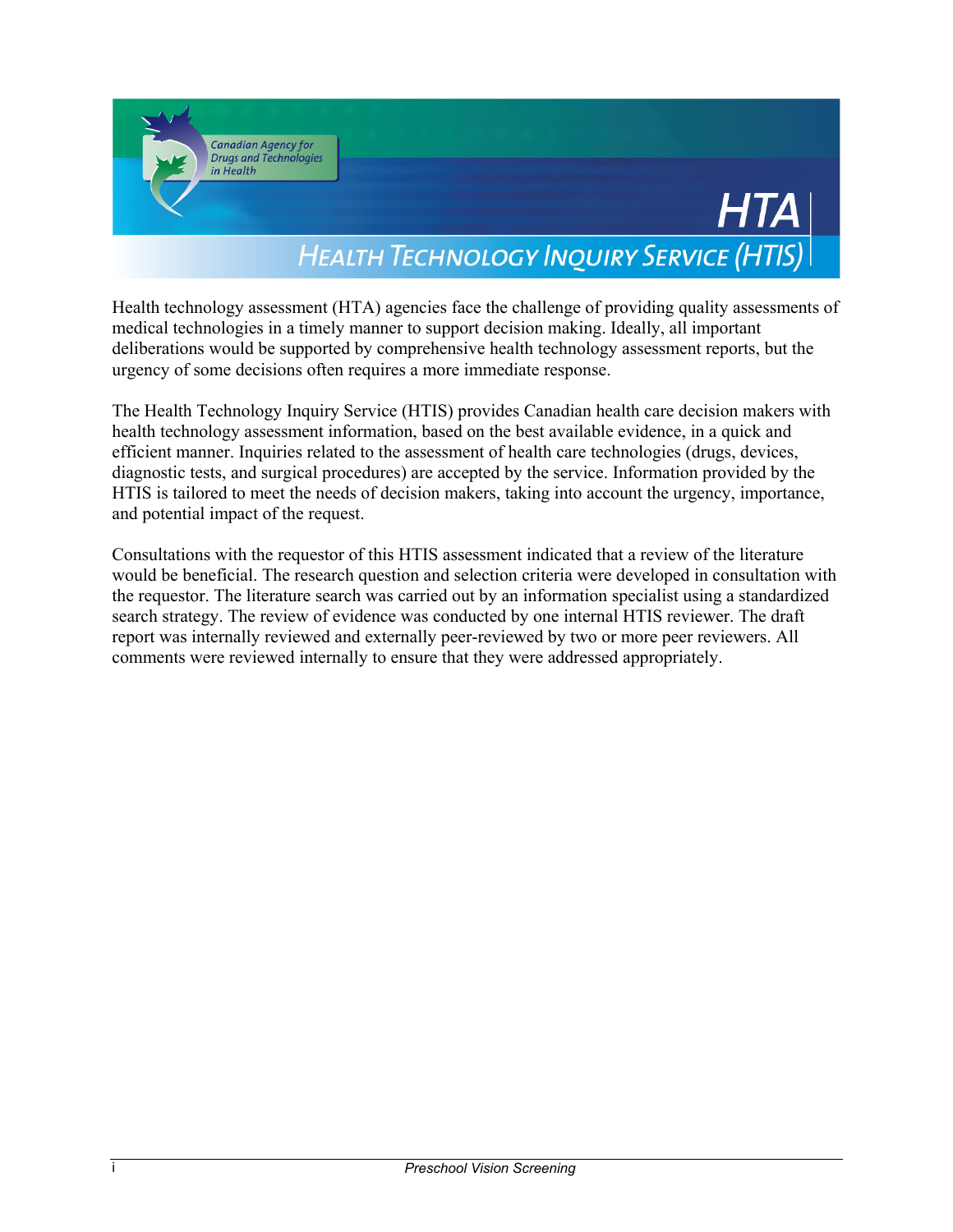#### **Reviewers**

Carey Matsuba, MDCM, MHSc Clinical Assistant Professor University of British Columbia Vancouver BC

Claudette Landry, BN, BEd MN, RN Project Manager Department of Health Dieppe NB

The Health Technology Inquiry Service (HTIS) is an information service for those involved in planning and providing health care in Canada. HTIS responses are based on a limited literature search and are not comprehensive, systematic reviews. The intent is to provide a list of sources and a summary of the best evidence on the topic that CADTH could identify using all reasonable efforts within the time allowed. HTIS responses should be considered along with other types of information and health care considerations. The information included in this response is not intended to replace professional medical advice, nor should it be construed as a recommendation for or against the use of a particular health technology. Readers are also cautioned that a lack of good quality evidence does not necessarily mean a lack of effectiveness particularly in the case of new and emerging health technologies, for which little information can be found, but which may in future prove to be effective. While CADTH has taken care in the preparation of the report to ensure that its contents are accurate, complete, and up to date, CADTH does not make any guarantee to that effect. CADTH is not liable for any loss or damages resulting from use of the information in the report.

**Copyright**: This report contains CADTH copyright material. It may be copied and used for noncommercial purposes, provided that attribution is given to CADTH.

**Links**: This report may contain links to other information on available on the web sites of third parties on the Internet. CADTH does not have control over the content of such sites. Use of third party sites is governed by the owners' own terms and conditions.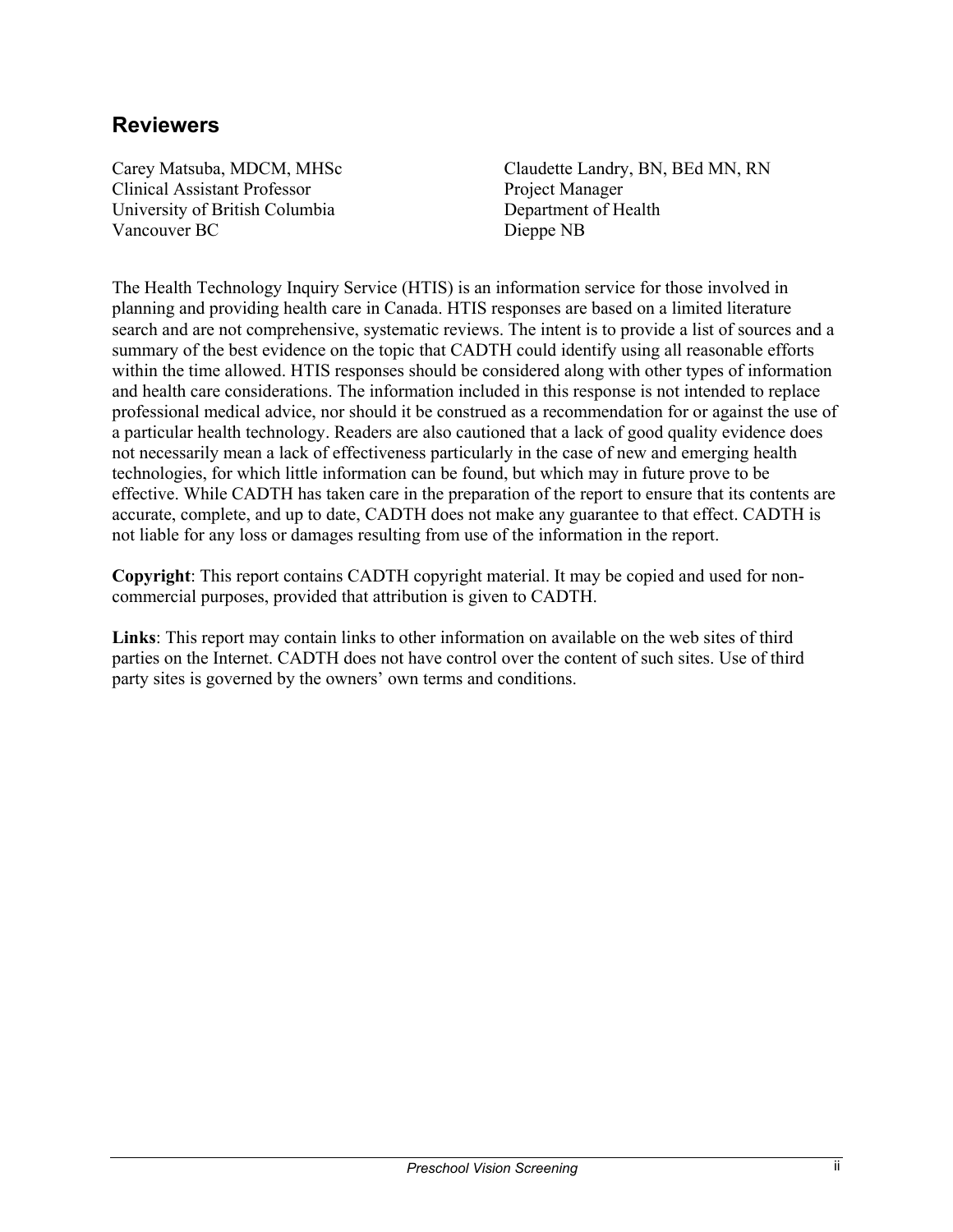# **ABBREVIATIONS**

| AAO           | American Academy of Ophthalmology        |
|---------------|------------------------------------------|
| AAP           | American Academy of Pediatrics           |
| <b>AOA</b>    | American Optometric Association          |
| <b>CPS</b>    | Canadian Paediatric Society              |
| <b>ICER</b>   | incremental cost-effectiveness ratio     |
| <b>NCR</b>    | non-cycloplegic retinoscopy              |
| <b>NPV</b>    | negative predictive value                |
| <b>NR</b>     | not reported                             |
| <b>NS</b>     | not specified                            |
| <b>PPV</b>    | positive predictive value                |
| <b>QALY</b>   | quality-adjusted life-year               |
| <b>STBS</b>   | small target binocular suppression test  |
| <b>STRDS</b>  | small target random-dot stereogram       |
| <b>USPSTF</b> | <b>US Preventive Services Task Force</b> |
| <b>VA</b>     | visual acuity                            |
| <b>VIP</b>    | Vision in Preschoolers                   |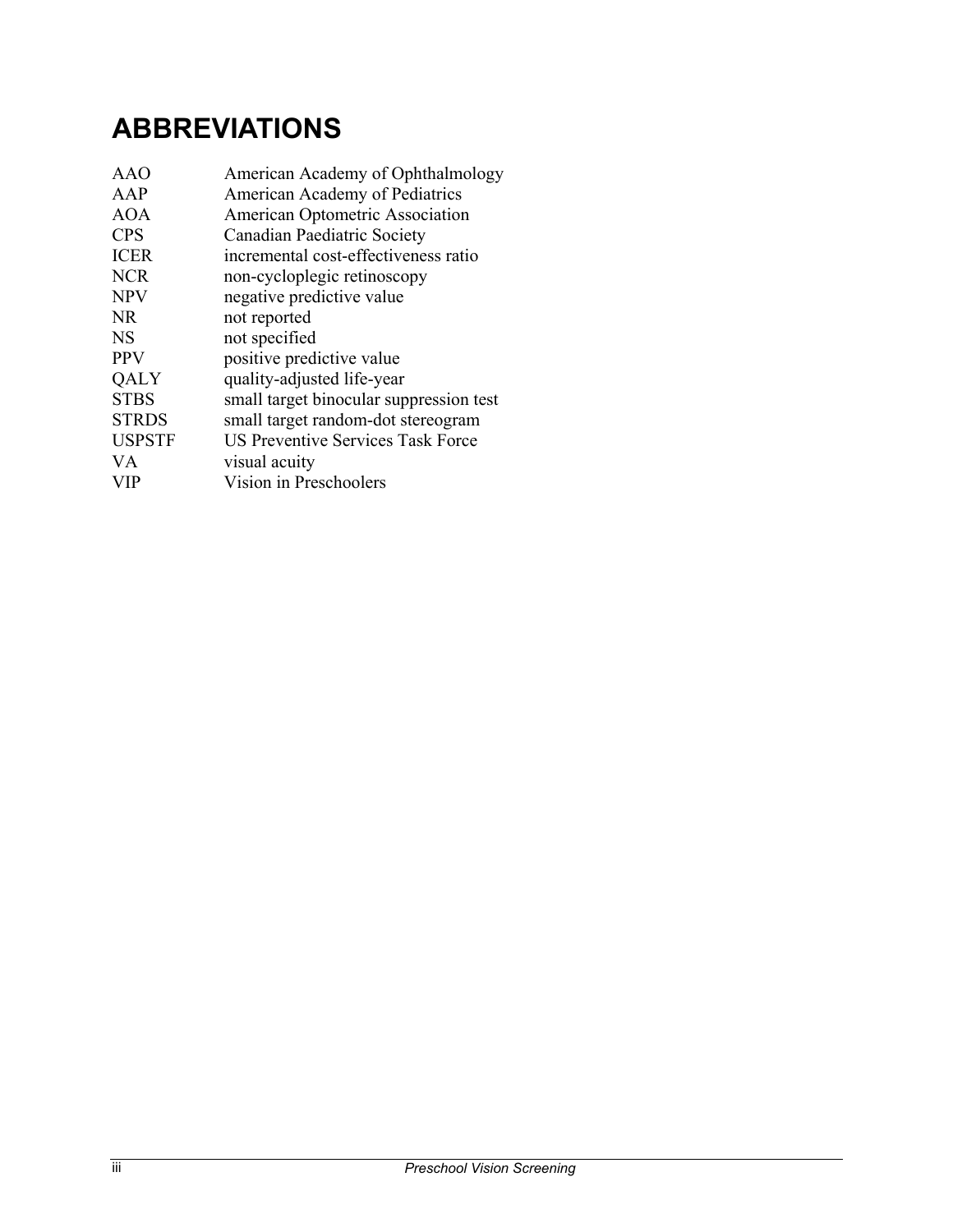# **TABLE OF CONTENTS**

| 1                |                                            |  |  |  |  |  |
|------------------|--------------------------------------------|--|--|--|--|--|
| $\mathbf{2}$     |                                            |  |  |  |  |  |
| 3                | 31<br>3.2                                  |  |  |  |  |  |
| $\boldsymbol{4}$ | 4.1.1<br>4.1.2<br>416<br>4.2<br>4.3<br>4.4 |  |  |  |  |  |
| 5                |                                            |  |  |  |  |  |
| 6                |                                            |  |  |  |  |  |
|                  | .17                                        |  |  |  |  |  |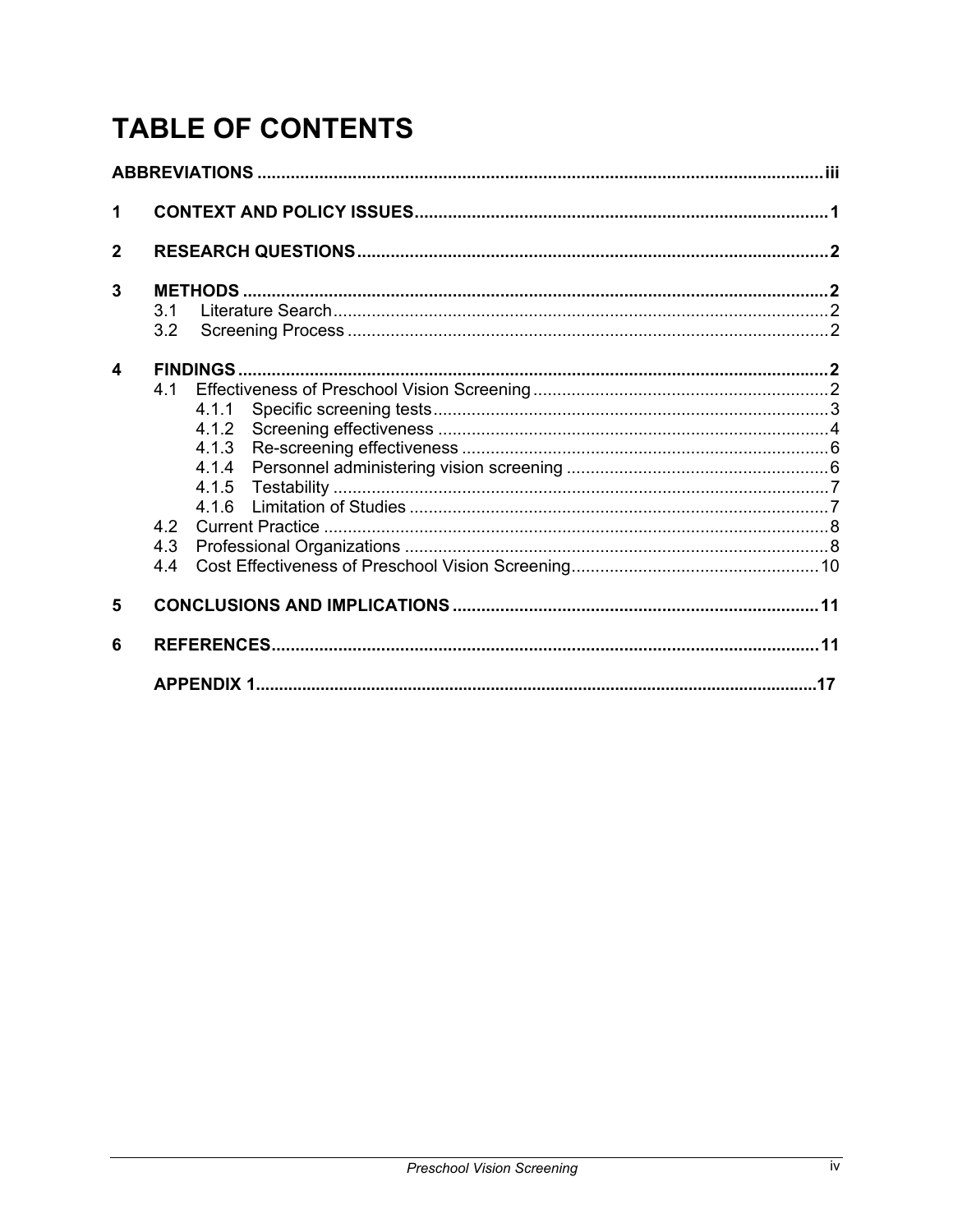### **1 CONTEXT AND POLICY ISSUES**

The purpose of preschool vision screening is to detect vision disorders, such as amblyopia, strabismus, and refractive errors, that occur at an early age (younger than six years old) so that they can be corrected. Amblyopia is a loss of vision that cannot be explained by ocular pathology or refractive error. Uncorrected refractive errors, media opacity, and strabismus are the causes of amblyopia.<sup>1</sup> Strabismus, a misalignment of the eyes, is the most common cause of amblyopia.<sup>1,2</sup> Strabismus includes esotropia (eye turns in), exotropia (eye turns out), and hypertropia (eye turns up).<sup>2</sup> Refractive errors include myopia (nearsightedness), hyperopia (farsightedness), astigmatism, and anisometropia (unequal refractive power in the eyes).<sup>1</sup> Amblyopia affects approximately 2% to 4% of the population, and strabismus affects approximately 4%.<sup>3</sup>

Amblyopia and other vision disorders can be corrected if they are detected in infancy or early childhood.<sup>1</sup> Visual pathways develop until about 10 years of age, and treatment of amblyopia should begin before this age if it is to be effective. Visual pathways will not develop properly in children if they do not see clear images. Amblyopia may affect health, academic, occupational, and social functioning.<sup>4</sup> Left untreated, refractive errors and amblyopia may affect the ability to play sports, development, and school performance.<sup>5</sup> Children with amblyopia have a risk of vision loss in the non-amblyopic eye, resulting in blindness.<sup>4,5</sup> The early detection of vision disorders allows proper treatment to be undertaken to improve visual acuity.<sup>3</sup>

Referral criteria exist for the diagnosis of amblyopia. A visual acuity  $(VA)$  of  $\leq$ 20/40 is a common criterion.<sup>6-12</sup> A VA of  $\leq$ 20/30<sup>13,14</sup> and a VA of  $\leq 20/25^{15}$  have also been used. In addition, a VA of <20/25 or a 0.2 difference between the eyes<sup>16</sup> and a VA of  $\leq$ 20/40 or a 2-line difference

between the eyes  $2,17,18$  can be used as referral criteria for amblyopia detection.

The detection of vision problems at an early age can lead to effective treatments that may increase visual acuity.19 There are many methods for detecting vision disorders, with different groups reporting various sensitivities and specificities for specific tests. Tests for visual acuity include Snellen, Tumbling E, HOTV, Allen cards, and Lea Symbols. Ocular alignment is tested using the corneal light reflex, red reflex (Brückner reflex), and crosscover tests, and random-dot stereotests (Frisby, Randot, Random-dot E, Lang).17 Different screening tests are recommended for different age groups. Red reflex is checked during the newborn medical examination. At this same time, the eyes are examined for any structural abnormalities. To obtain the most accurate results, the most difficult test that a child can perform should be part of the vision screening.<sup>3</sup> The American Academy of Pediatrics (AAP), the American Optometric Association (AOA), the American Academy of Ophthalmology (AAO), and the US Preventive Services Task Force (USPSTF) differ in the tests that they recommend for each age group.3,17-20 The Canadian Paediatric Society (CPS) recommends testing of visual acuity, red reflex, and corneal light reflex in children aged three years to five years. $^{21}$ 

The effectiveness of preschool vision screening has been debated. There is no agreement about the age at which children should be screened, on the tests that should be used, and on the outcomes that should be measured. Some organizations suggest that vision examinations should only be conducted by licensed eye-care professionals.<sup>22</sup> Others indicate that ophthalmologists are not the only ones who can effectively detect vision defects through preschool vision screening,  $2^{3,24}$  and that screening tests can be conducted by nurses, primary-care physicians, or other health professionals.<sup>3</sup> Trained lay screeners often administer the tests in public screening programs. $3$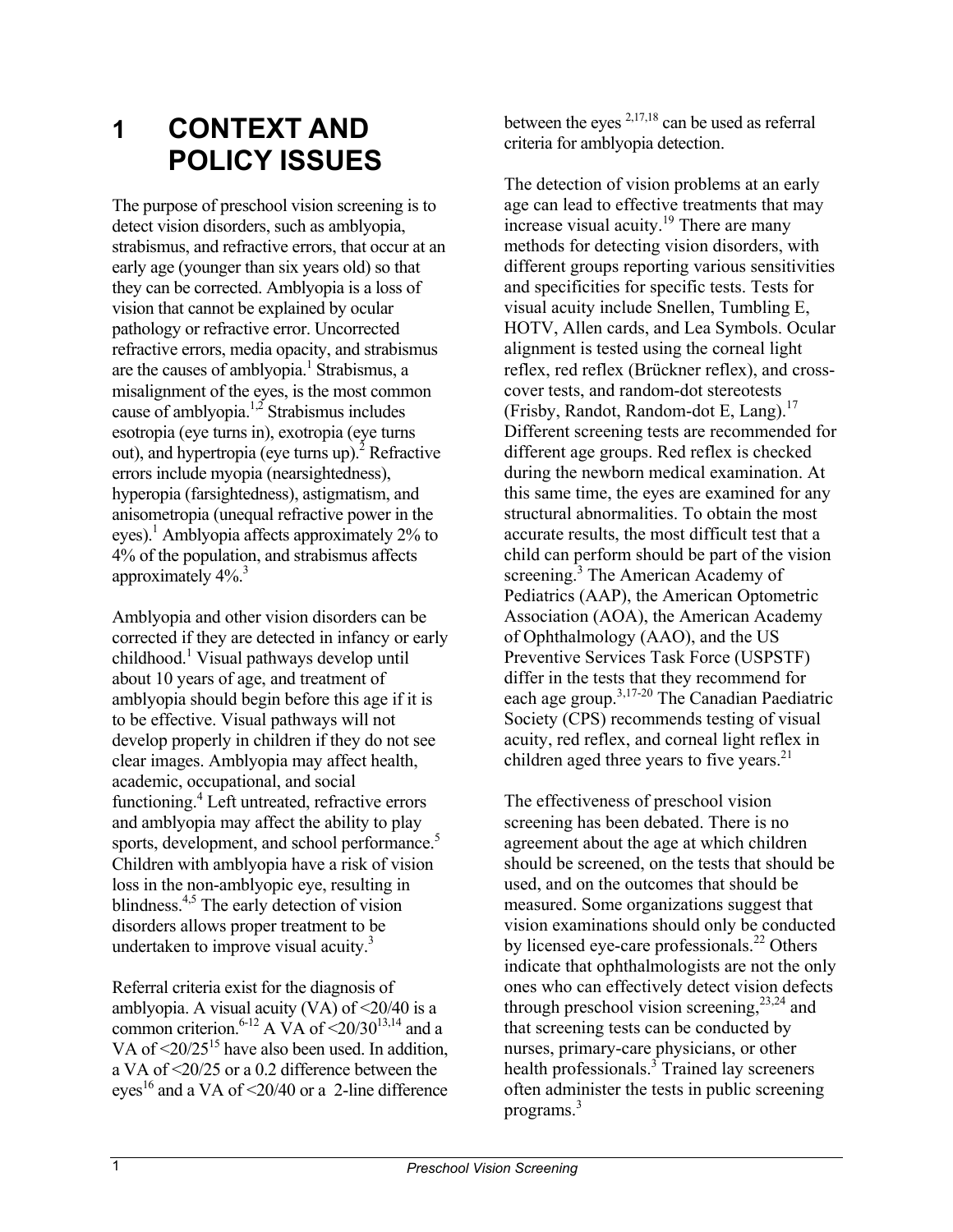# **2 RESEARCH QUESTIONS**

What is the published evidence on the clinical and cost effectiveness of preschool vision screening (in children under the age of six years) in comparison to a complete diagnostic vision examination by an optometrist or ophthalmologist?

## **3 METHODS**

#### **3.1 Literature Search**

Published literature was obtained by crosssearching EMBASE®, MEDLINE®, CINAHL®, and ERIC databases on the OVID search system. Regular alerts were established on EMBASE, MEDLINE, and CINAHL, and information retrieved via alerts was current to July 21, 2006. Parallel searches were performed on PubMed and the Cochrane Library (Issue 2, 2006) databases. Publications were limited to the English language only, with publication dates of 1996 to the present. Filters were applied to limit the retrieval to health technology assessments, systematic reviews, clinical studies, and economic studies.

The web sites of regulatory agencies, and health technology assessment and related agencies were searched, as were specialized databases, such as those of the University of York's Centre for Reviews and Dissemination. The Google™ search engine was used to search for information on the Internet. These searches were supplemented by handsearching the bibliographies of selected papers. The British Columbia Association of Optometrists and the British Columbia Ministry of Health also supplied several documents for review.

#### **3.2 Screening Process**

Reports were included that assessed vision screening in children <6 years of age. Studies that included older children were excluded if the results were not separated into age groups that included preschool-aged children only. Three external reviewers provided comments on this report.

## **4 FINDINGS**

#### **4.1 Effectiveness of Preschool Vision Screening**

There are criteria to consider when determining whether a screening program will be useful. The screening program should do more good than harm, the tests must be able to identify the defect, there must be an appropriate intervention to treat the defect, there must be an advantage in detecting and treating the defect at an earlier age, and the cost must be justified.<sup>25</sup> In addition, the prevalence of the defect must be high enough and must cause substantial disability, to justify screening.<sup>25</sup>

A UK assessment determined that all these criteria were not met with preschool vision screening.<sup>5</sup> They found insufficient evidence that treatment of these disorders resulted in visual gains,  $5,26$  or that amblyopia, strabismus, and refractive errors caused disability. This assessment recommended that screening programs not be implemented unless they have been evaluated, because there was no evidence found for the benefits of preschool vision screening.<sup>5</sup>

A Cochrane Collaboration review on amblyopia screening concluded that insufficient evidence existed to determine the effectiveness of screening programs on amblyopia prevalence. The authors noted that this did not mean that there was no benefit to screening but rather that there was a lack of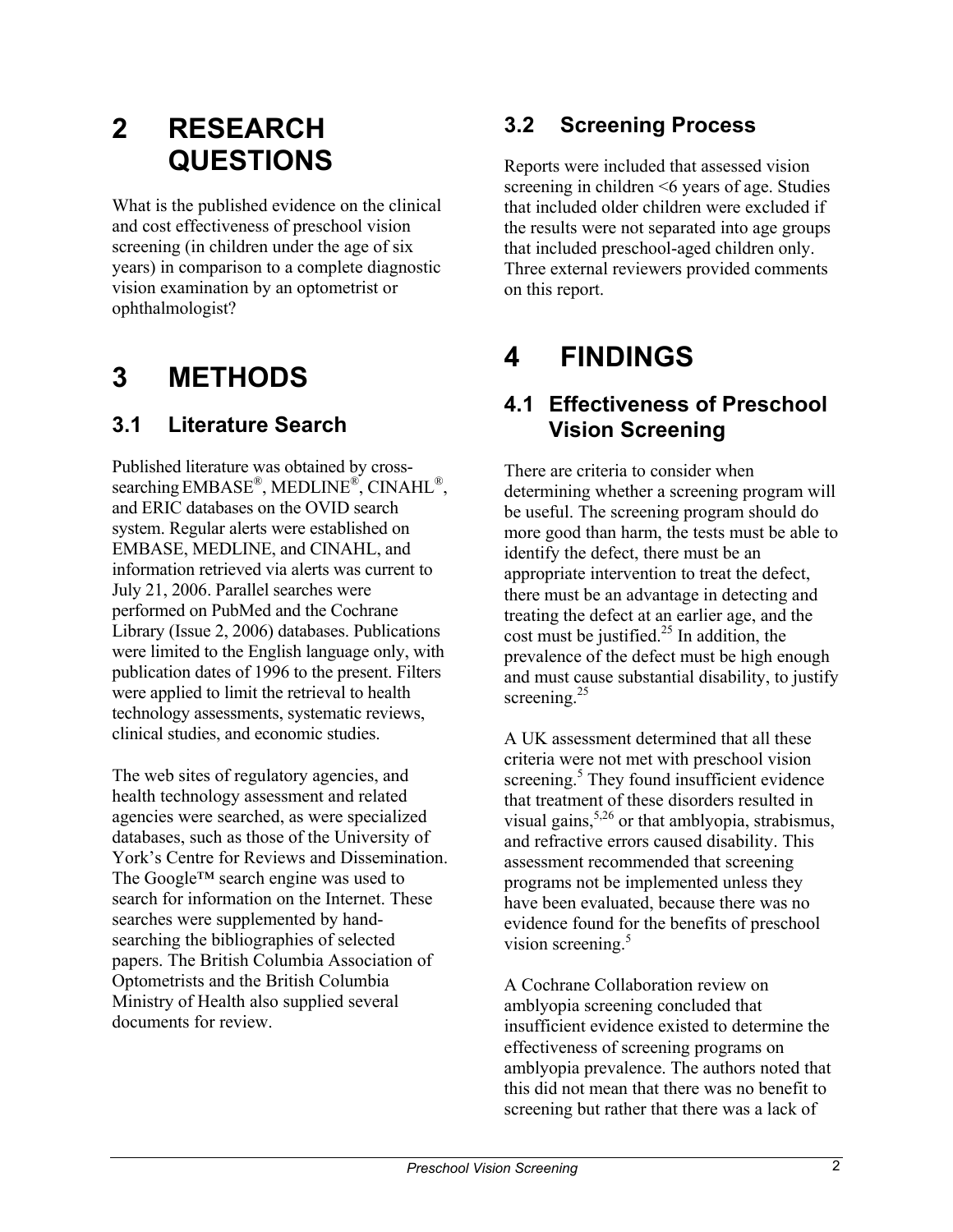good quality evidence (e.g., randomized controlled trials) in this area. $27$ 

Kentucky passed a law in 2000 requiring each child entering public school to have a vision examination by an ophthalmologist or optometrist.28 A survey of Kentucky Optometric Association members found that 5,316 children were examined between July 2000 and April 2001; 13.92% were prescribed eyeglasses, 3.4% were diagnosed with amblyopia, and  $2.31\%$  with strabismus.<sup>28</sup> The Modified Clinical Technique (which consists of visual acuity tests, a cover test, retinoscopy, and ophthalmoscopy) administered by an ophthalmologist or optometrist was suggested as the only test that can effectively assess preschool vision with an acceptable sensitivity and specificity.<sup>9</sup> This result was not unexpected, because this technique, which consisted of multiple tests administered by ophthalmologists or optometrists, would be similar to a clinical examination.

A report by C. Green, which was prepared for the BC Ministry of Health Services, suggested that there was a basis for recommending preschool vision screening, even though research evidence was lacking.<sup>4</sup> Four options were proposed for vision testing in preschoolers: fortify existing vision care, use primary screening by public health nurses with referral to ophthalmology and optometry, use screening by technical or lay examiners, or use comprehensive examinations by optometrists. This report suggested that a combination of these approaches may be the best option.<sup>4</sup>

#### **4.1.1 Specific screening tests**

Sensitivity, specificity, PPV, and negative predictive value (NPV) have been assessed for vision screening techniques in preschool children. Appendix 1 summarizes these studies. Screening tests were compared to a complete examination performed by an ophthalmologist, optometrist, or orthoptist (health professionals who assist ophthalmologists), to determine sensitivity

and specificity. The studies that are listed in Appendix 1 are arranged by the type of screening test.

In one comparison, it was found that the positive predictive value (PPV) of photoscreening was 73%, whereas the PPV for traditional screening methods (HOTV, Random-dot E) was  $0\%^{29}$  A computerized photoscreener was found to have a sensitivity of 94.6% and a specificity of 90.1%, compared to 85.7% sensitivity and 81.0% specificity for retinoscopy in a study comparing these methods among 300 children aged nine months to 50 months. $30$  This indicates that with the computer photoscreener, 5.4% of patients will have a negative test result and a vision defect (false negative), and 9.9% will test positive without a defect (false positive). As a result, 5.4% of patients will be missed in screening and untreated, and 9.9% of patients will be referred unnecessarily. In this study, retinoscopy had a 14.3% false negative rate and a 19% false positive rate. MTI Photoscreener sensitivity was higher (89%) than in the examination of the Brückner reflex (64%), in a case-control study of 10 patients with amblyogenic risk factors and six patients in the control group. $31$ 

Numerous comparisons of vision screening tests for preschool children have been published. The Vision in Preschoolers (VIP) study group compared the sensitivities of 11 screening tests among 2,588 children aged three years to five years.<sup>32</sup> Visual acuity tests included crowded Linear Lea Symbols and crowded linear HOTV. Tests for stereoacuity were the Random-dot E and Stereo Smile II. Retinoscopy, the Retinomax autorefractor, and the SureSight autorefractor were used to test refractive error. The sensitivity of photoscreeners (iScreen, MTI, Power Refractor II video-photorefraction) and the sensitivity of the cover-uncover test were also examined. Non-cycloplegic retinoscopy (NCR), SureSight, and Retinomax were the most sensitive tests for the detection of amblyopia, at 88%, 80%, and 78% respectively, and 94% specificity. For the detection of strabismus, the MTI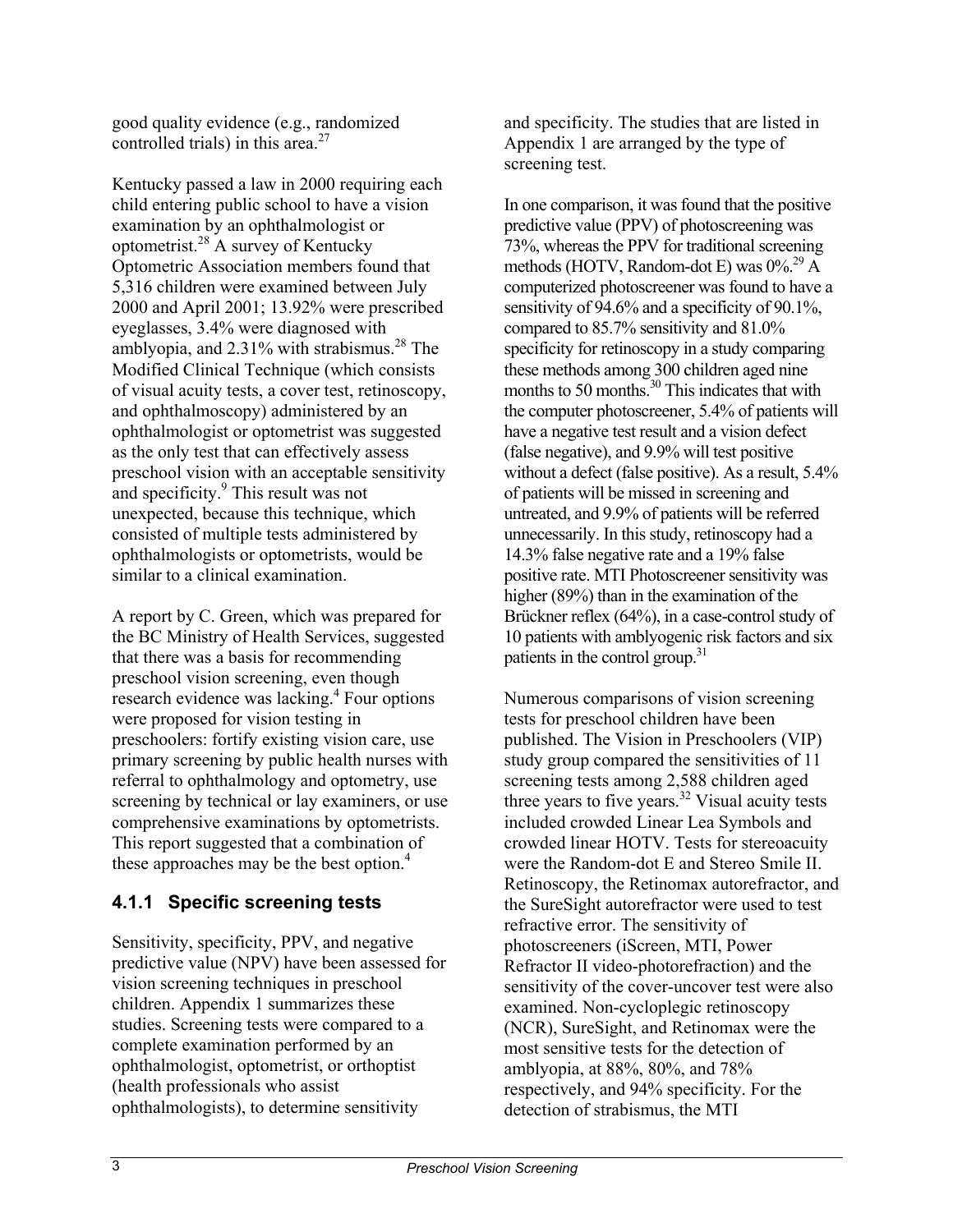Photoscreener, cover-uncover test, Stereo Smile II test, SureSight, and Retinomax were most sensitive (65%, 60%, 58%, 54%, and 54% respectively). NCR, Retinomax, SureSight, and Lea Symbols were the most sensitive for the detection of significant refractive error (74%, 66%, 63%, and 58% respectively). Lea Symbols, Retinomax, and NCR were most sensitive for detecting reduced visual acuity, at 48%, 39%, and 38% respectively.32

The VIP study group examined the sensitivities of these tests for the detection of any vision disorder. The most sensitive were NCR (64%), Retinomax (63%), SureSight Vision screener (63%), and Lea Symbols (61%). For discovering conditions that should be detected and treated early, NCR was the most sensitive at 90%, followed by Retinomax (88%), SureSight (81%), and Lea Symbols (77%). The specificities were all  $\geq 90\%$ .<sup>33</sup> Licensed eye-care professionals administered these tests.

A comparison of Lea Symbols, MTI Photoscreener, keratometry, and Retinomax was carried out in a sample of 379 preschool children for the detection of astigmatism.<sup>34</sup> The sensitivity and specificity of the tests were 92% and 56% (Lea symbols), 60% and 86% (MTI photoscreening), 95% and 77% (keratometry), and 93% and 95% (Retinomax).<sup>34</sup> Visual acuity screening using Lea Symbols was compared to noncycloplegic refraction for the detection of astigmatism in 245 children aged three years to five years.<sup>35</sup> Lea Symbols had a sensitivity of 90% and a specificity of 44%, whereas refraction had a  $91\%$  sensitivity and an 86% specificity.<sup>35</sup> The sensitivity and specificity of a digital Randomdot test were compared to those of the Randot stereoacuity test, the Titmus test, and the Lang test. Similar results were found in preschool children.36 Randot Stereocards were found to produce reliable valid results in children up to 24 months old  $37$ 

Two hand-held autorefractors (Retinomax and SureSight) were compared to cycloplegic retinoscopy (paralysis to minimize accommodation) in 35 children aged three years to five years.<sup>38</sup> Moderate agreement was found between the two autorefractors, and between the autorefractors and cycloplegic retinoscopy. The authors concluded that these devices may be useful as screening tools.<sup>38</sup> A limitation of this study is that these children were rendered cycloplegic before testing. A screening program would likely not use cycloplegia, hence these results may not be generalizable to a screening program.<sup>38</sup> In another study, 43 children were tested before and after the induction of cycloplegia with autorefractors.39 The results of the testing with autorefractors when cycloplegia was not induced were inconsistent. The best device would give a more accurate reading and would not allow accommodation by the child being tested.<sup>39</sup> Another study found that the Retinomax was a useful screening device for children 46 weeks to 81 weeks old. The accuracy of the results was affected by patients' cooperation.<sup>40</sup> Furthermore, these children were rendered cycloplegic.<sup>40</sup> The results obtained by an ophthalmic nurse using a handheld autorefractor (Retinomax) were compared to those of traditional retinoscopy performed by an ophthalmologist in children under the age of six years. $41$  Results were similar using the methods with cycloplegia, indicating that Retinomax is useful for measuring refractive error. The results obtained without cycloplegia were inaccurate $41$ 

#### **4.1.2 Screening effectiveness**

A randomized controlled trial examining the effects of preschool vision screening was conducted in the UK $^{42}$  The methods of randomization and allocation concealment were inadequate, because the date of birth was used to determine which children were assigned to the intervention group. The control group was assessed with visual surveillance (eight- and 18-month examinations by health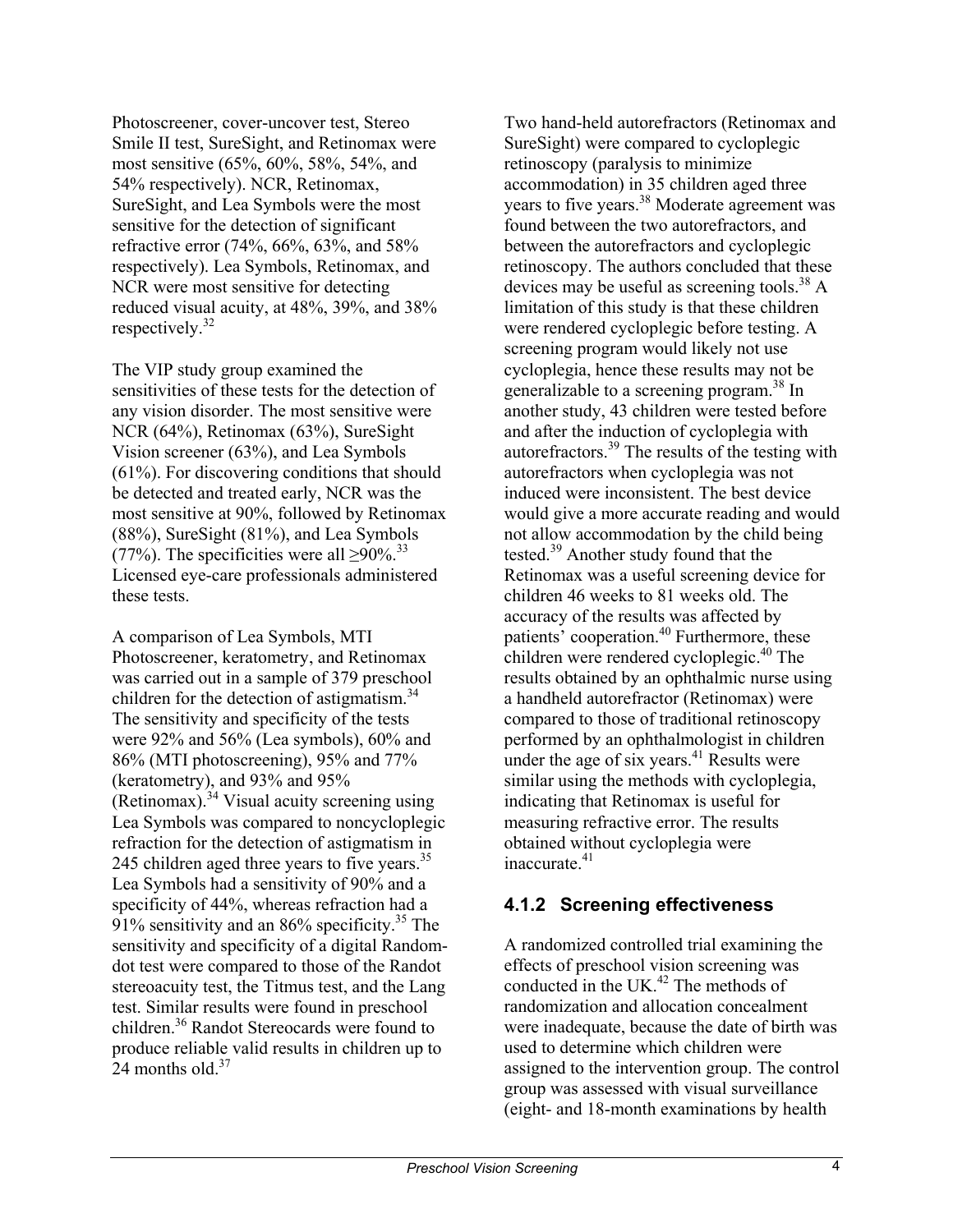visitors and family doctors using the cover test and observing visual behaviour), while those in the intervention group were examined by an orthoptist who tested visual acuity, ocular alignment, stereopsis, and non-cycloplegic refraction.42 The specificity was 92% for the control group and 95% for the intervention group ( $p<0.01$ ). More children were found to have amblyopia in the intervention group (1.6%) compared with the control group  $(0.5\% \text{, } p<0.01)$ . In a comparison of the tests that were administered as part of the intervention, it was found that photorefraction was the most sensitive component. $42$ 

An observational study designed to test the validity of a preschool vision screening program was conducted in Canada.43 Public health nurses administered tests for visual acuity, stereoacuity, and ocular alignment to >1,100 children per year, over three years. The results were compared to those from practitioners' reports. The sensitivity ranged from 60.4% to 70.9%, and the specificity ranged from 69.6% to 79.9%. The PPV was 21.6% to 32.3%, and the NPV was 92.6% to 95.3%. This study concluded that based on the numbers of children detected with vision defects, the screening program is valid and should be continued. $43$ 

A comparison of 808 eight-year-old children who had received screening for vision defects in infancy and 782 children who had not received screening found that the prevalence of amblyopia was higher in the children who were not screened  $(2.6\%)$  compared with those who had received screening  $(1\%)$  (p=0.0098).<sup>44</sup> Ophthalmologists conducted the screening, which included a corneal reflex test, fixationand-following test, ductions and versions examination, cover-uncover test, alternate cover test, and retinoscopy. The screening program had a sensitivity of 85.7%, a specificity of 98.6%, a PPV of 62.1%, and an NPV of 99.6%, indicating that it was effective.<sup>44</sup>

A retrospective cohort study of 6,081 children assessed the visual outcomes of children aged

7.5 years who had received preschool vision screening or who had not received screening in the UK.45 More children were offered preschool vision screening (24.9%) than actually attended the screening (16.7%). Children who received vision screening had a 45% lower prevalence of amblyopia compared to those who did not receive screening. When all children who were offered the screening were included in the analysis, the effects of early detection on amblyopia outcome diminished. The authors concluded that the effectiveness of preschool vision screening had to be improved.<sup>45</sup> This study indicated that although a vision screening program can be efficacious, its effectiveness is limited by the number of children who receive screening. The effectiveness of the screening program will be increased if a greater proportion of children who are offered vision screening receive it.

Screening of 3.5-year-old children by an orthoptist and the results of referrals to the hospital eye service were examined in a retrospective study of 6,794 children conducted in the UK.<sup>46</sup> The screening test resulted in 5.1% of children referred to the hospital eye service, and detection of straighteyed amblyopia and strabismic amblyopia. Upon treatment, 87.2% of children with straight-eyed amblyopia and 64.3% of children with strabismic amblyopia achieved an improvement in visual acuity. $46$  Another retrospective study that followed 3,126 children from birth to age 10 years found that vision screening is effective in detecting defects.15 Visual acuity was assessed at ages four years, 5.5 years, seven years, and 10 years by nurses at child health care centres or in the schools. Ametropia (any refractive error) was mainly detected at age four years. Most cases of strabismus were detected before the age of four years, while microtropia (small angle heterotropia<sup>47</sup>) was detected at four years. The prevalence of amblyopia was reduced to 0.2% from 2% by screening, and most patients with amblyopia increased their visual acuity with treatment, indicating that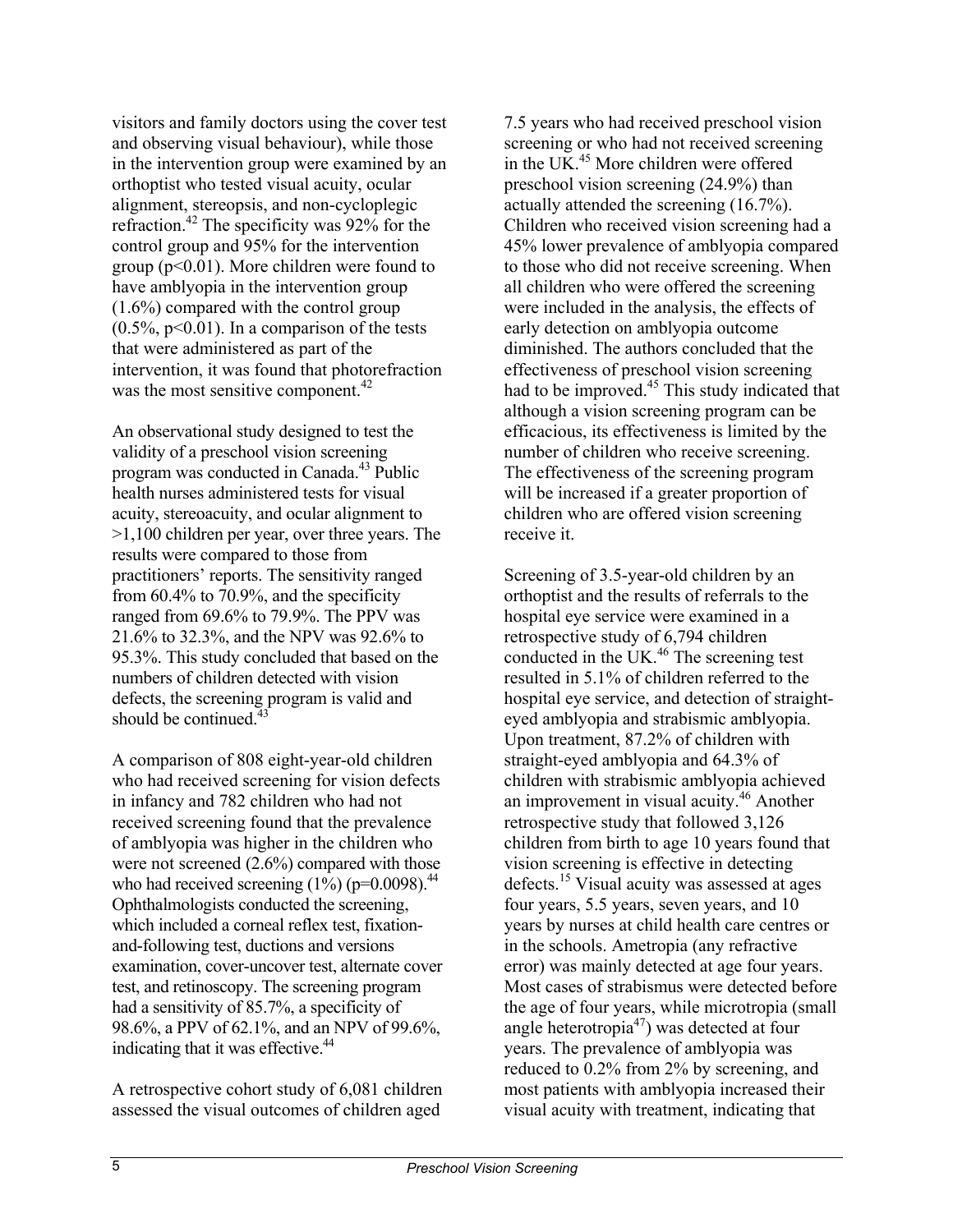screening and treatment can reduce the prevalence of amblyopia.<sup>15</sup>

An assessment of the vision screening program in Sweden found that tests (HOTV) for children four years and 5.5 years of age had a sensitivity of 92% and a specificity of 97%.<sup>16</sup> This study found that screening and subsequent treatment decreased the prevalence of amblyopia.<sup>16</sup>

#### **4.1.3 Re-screening effectiveness**

A retrospective study of 1,545 children in the UK examined the effects of a secondary screening program that was led by optometrists and orthoptists. Children were referred to the program by physicians, community medical officers, health visitors, school nurses, and primary orthoptic screeners who had conducted a screening protocol. This method of secondary screening that combines the skills of an optometrist and an orthoptist was found to be effective in detecting most children with vision problems, while avoiding unnecessary referrals to the hospital service.<sup>48</sup> Upon secondary testing, 43% of patients were found to be normal and did not require examination by the hospital eye service.<sup>48</sup>

A preschool vision screening program that was developed by nursing students and faculty in the US assessed vision using Lea Symbols and the Random-dot E stereopsis test.<sup>49</sup> This study screened 181 children aged three years to five years and found 5.5% had abnormal results (28/181). Upon re-screening 20 of these children, it was found that nine had an abnormal result and were referred. This approach decreased the number of referrals to primary-care providers.<sup>49</sup>

#### **4.1.4 Personnel administering vision screening**

A study of personnel using the MTI Photoscreener for children <3 years of age found that the sensitivity and specificity of the screening method were unaffected by the screeners' ophthalmic knowledge. Screening

was conducted by ophthalmologists, pediatricians, ophthalmic technicians, health department employees, Prevention of Blindness Society employees, and Lions Club volunteers.<sup>50</sup> The AAP suggests that photoscreening may result in higher screening rates. Photoscreening will be useful for difficult-to-screen children, and the evaluator should be properly trained.<sup>51</sup> The AAO recognizes that photoscreening and autorefractive devices may be useful for screening, but state that they should not replace current screening protocols.<sup>3</sup>

An evaluation of screening programs in Sweden and Canada found that properly trained non-ophthalmologists can reliably screen four-year-old children. It was noted that children who fail screening tests should be referred to an ophthalmologist.<sup>23</sup> HOTV is the most common test used in Canada.<sup>23</sup> The VIP study compared the administration of vision screening tests among three- to five-year-olds by nurses and lay screeners. The tests administered were Retinomax, SureSight, crowded linear Lea Symbols, single Lea Symbols (administered by lay screeners only), and Stereo Smile II.<sup>24</sup> A gold standard examination by an ophthalmologist or an optometrist was used for comparison. The single Lea Symbols test administered by lay screeners resulted in higher sensitivity compared to the crowded linear Lea Symbols administered by lay screeners or nurses. All other screening tests resulted in higher sensitivity when administered by the nurses compared to the lay screeners. Except in the case of the linear Lea Symbols, these differences were small and not statistically significant. This indicates that similar results can be achieved with nurses and lay screeners<sup>24</sup>

A UK study comparing vision screening conducted by orthoptists (1,582 children), health visitors (2,081 children), and clinical medical officers (1,701 children) found insufficient evidence to support an orthoptic-conducted preschool vision screening program.14 The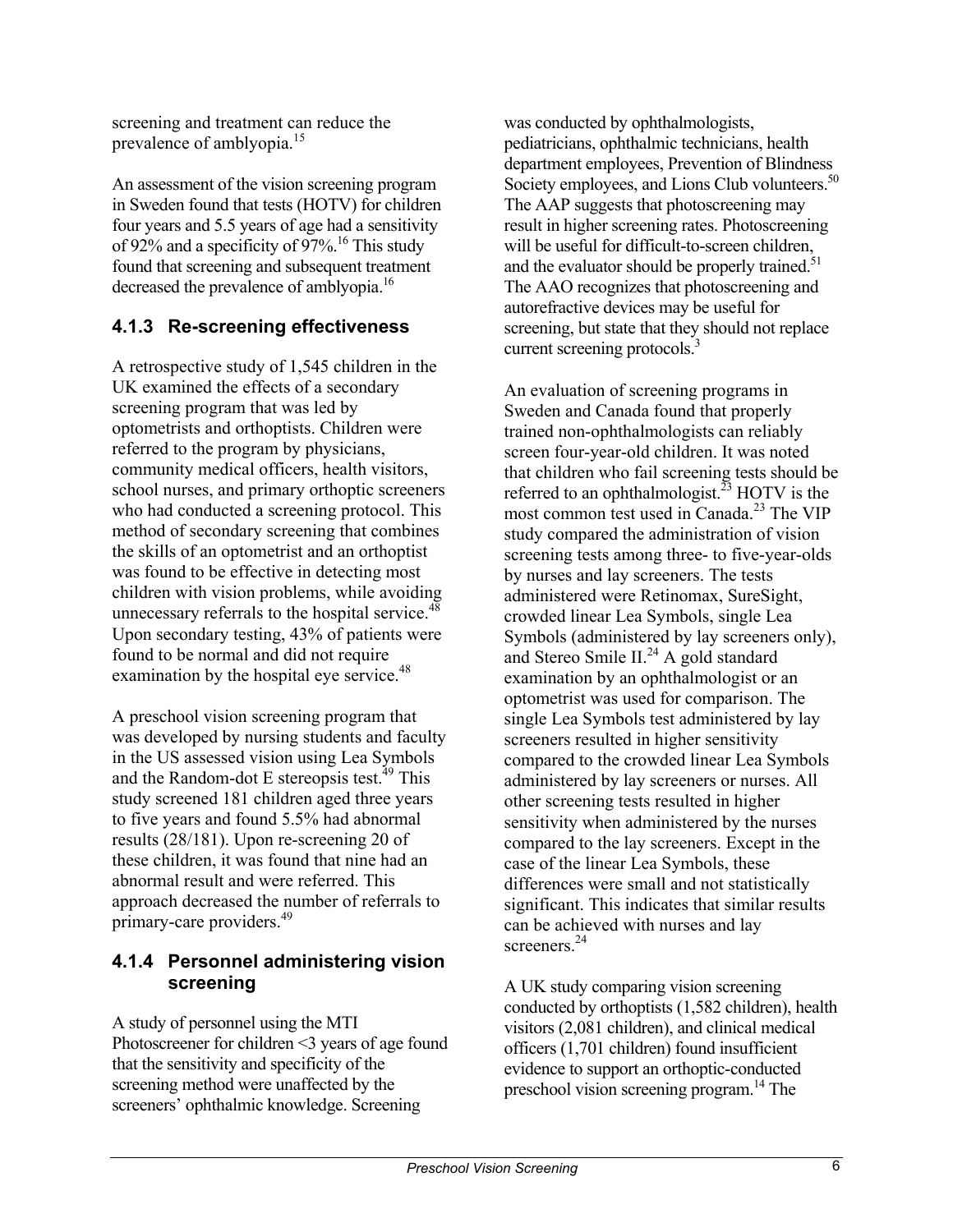prevalence of amblyopia was similar in children who were screened by the examiners.<sup>14</sup>

A Canadian review of literature from 1983 to 1995 was conducted to assess screening for strabismus.<sup>52</sup> This review found that low-risk children should be screened by a primary-care physician, whereas high-risk children (with low birth weight, a family history of strabismus, congenital ocular abnormality, or systemic conditions with vision-threatening ocular manifestations) should be examined by an ophthalmologist.<sup>52</sup> A UK study of 2,041 children examined the effectiveness of preschool vision screening.<sup>53</sup> This study found that screening by health visitors was as effective as screening by orthoptists.53 Lay screeners were used in a study using the MTI photoscreener for preschool vision screening.<sup>54</sup> The PPV was 41.4% for astigmatism, 60.5% for anisometropia, and 84.2% for strabismus. In a study based in Taiwan, trained and certified kindergarten teachers effectively tested preschool children for amblyopia and strabismus. $55$ 

#### **4.1.5 Testability**

A more direct comparison in the VIP study found that HOTV scores were lower than Lea Symbols scores, likely because of the difficulty in testing younger children (three years) with HOTV numbers.<sup>56</sup> Another study found similar results, with testability rates (i.e., children being able to complete the tests) that were higher for Lea Symbols than HOTV for vision screening of three-year-olds.<sup>11</sup> Testability rates in yet another study were found to be similar for Lea Symbols and the HOTV chart in the testing of three-year-old children.<sup>57</sup> Lea symbols have been shown to be effective in detecting amblyopia in children as young as 23 months.<sup>58</sup> The VIP study also examined the testability of three Random-dot stereotests and found a significant difference.<sup>59</sup> The testability of the Stereo Smile test was 91%, 81% for the Random-dot E test, and 71% for the Randot Preschool test, when assessed in children aged three years to 3.5 years. The authors suggest that tests offering two choices for the children

to pick from, such as the Stereo Smile test and the Random-dot E test, offer higher testability.59 Another study found that successful screening in four-year-olds was higher (88% to 98%) compared to three-yearolds (70% to 90%). It suggested that there is insufficient evidence showing that the detection of amblyopia at three years of age results in better treatment outcomes than detection at four years of age.<sup>7</sup> Overall, testability is higher in older children, because screening in younger children is more difficult.

#### **4.1.6 Limitation of Studies**

There is a lack of rigorous controlled studies examining the effectiveness of preschool vision screening. One randomized controlled study that was identified was not of high quality, so its findings should be viewed accordingly. $^{42}$  The other types of studies reviewed are observational studies or nonrandomized controlled studies.

Another limitation relates to the population screened. Some studies are screening children from a head-start program (which serves children from low-income families<sup>24,32-34</sup>) who would not reflect the general population. One study includes children from a clinical practice who may have had underlying conditions. $60$ Another limitation is the small size of the sample undergoing screening that was used in some studies.<sup>29,31</sup> The screening age can also be a limitation in some studies. The screening of children <4 years of age can be difficult, and the screening results for this age group will be difficult to apply to an older population.54,60

Agreement in the literature regarding the type of test to use for preschool vision screening is lacking. Most studies measure the reduction in amblyopia as the outcome, but measures such as school performance may be a more relevant outcome to consider. In addition, no long-term studies exist, making it difficult to determine how these screening programs may affect future outcomes for these children.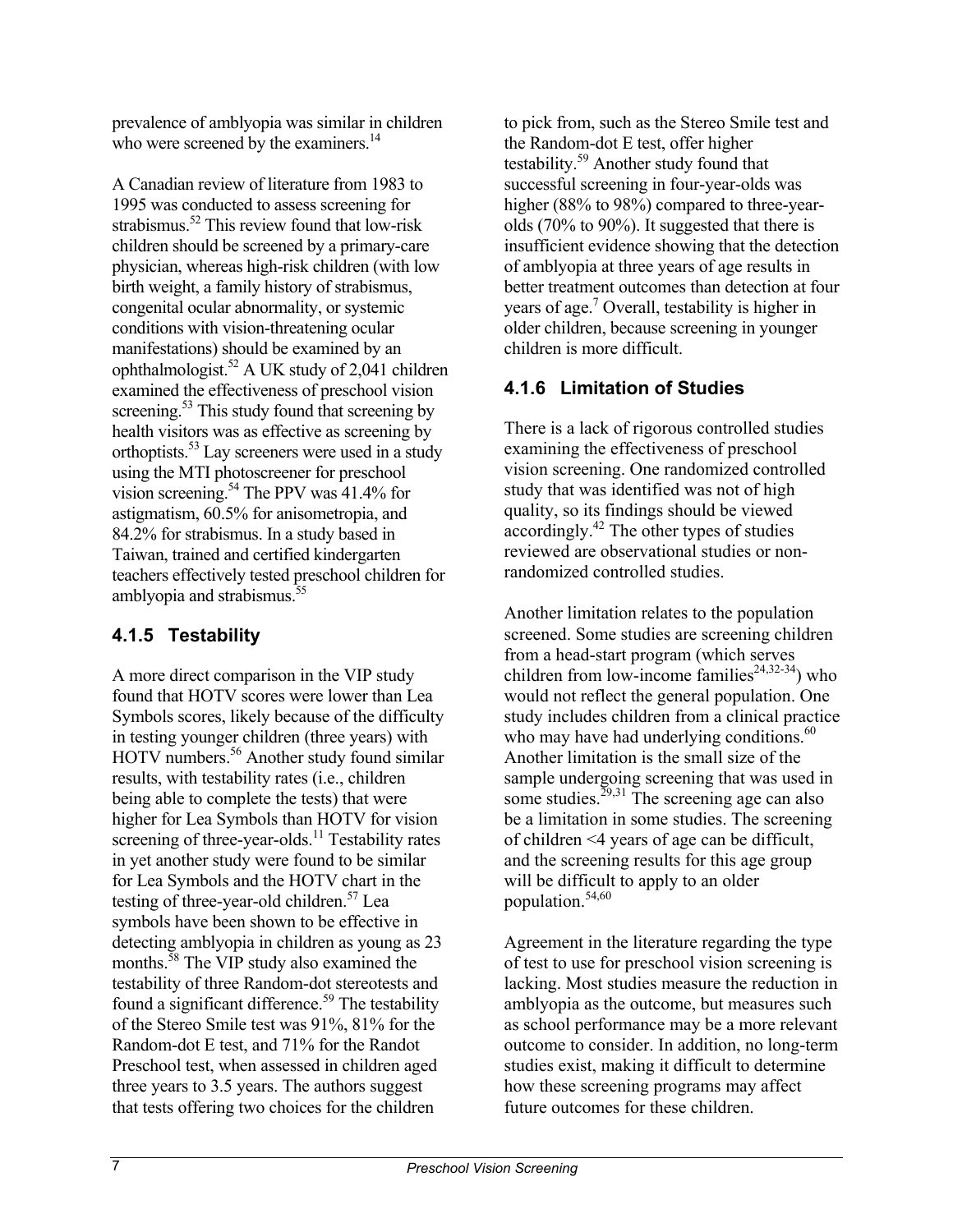One limitation of this review is the fact that it was conducted by one reviewer, because of the need to provide this report in a short timeframe. This may introduce bias in terms of selection of studies and interpretation of results. This report, however, was reviewed by several external clinical experts. In addition, the literature search was limited to the English language and excluded studies published before 1996. In some of the studies that are cited, orthoptists administered the visionscreening tests to preschool children. Orthoptists are common in areas such as the UK, but there is a lack of orthoptists in Canada. The generalizability of these findings to a Canadian setting is therefore questionable.

#### **4.2 Current Practice**

Throughout Canada, there exist a variety of programs for vision screening in children. Table 1 describes the current preschool vision screening programs in some provinces.

#### **4.3 Professional Organizations**

The CPS recommends an examination of external eye structures, red reflex, signs of posterior eye disease, and corneal light reflex for newborn children to age three months. $^{21}$  At ages six months to 12 months, ocular alignment, ocular fixation, and following should be tested. Visual acuity testing should be completed for children aged three years to five years.<sup>21</sup> These recommendations are based on those of the AAO. The Canadian Task Force on Preventive Health Care also recommends the visual acuity testing of preschoolers. $61$ 

The American Public Health Association recommends a comprehensive eye examination for preschool children at ages six months, two years, and four years.<sup>22</sup> The USPSTF assessed vision screening for

children under the age of five years and found fair evidence to suggest that screening tests could detect amblyopia, strabismus, and refractive error with "reasonable accuracy."<sup>19</sup> The cover test and the Hirschberg corneal light reflex test can be used to screen for strabismus from birth to one year. Amblyogenic risk factors can be detected by photoscreening in children up to the age of three years. Stereopsis (with Random-dot E, Titmus Fly Stereotest), visual acuity (HOTV, Lea Symbols, Tumbling E) can be used in children >3 years of age.<sup>6,19</sup> No direct evidence was found to suggest that screening improves visual acuity in preschool children.<sup>19</sup> Furthermore, the USPSTF did not find enough evidence to suggest an optimal screening test. The task force found fair evidence that visual acuity can be improved by the early detection of amblyogenic risk factors. These recommendations are "B level," which indicates that fair evidence was found that the outcomes of preschool vision screening can outweigh the harms, and that this service should be provided.<sup>19</sup>

The AOA's recommendations for the screening of infants and toddlers include visual acuity (fixation preference tests, preferential looking visual acuity test), refraction (cycloplegic retinoscopy, near retinoscopy), binocular vision, and ocular motility (cover test, Hirschberg test, Krimsky test, Brückner test, versions, near point of convergence).20 Tests for preschool children should include visual acuity (Lea symbols, Broken Wheel Acuity cards, HOTV), refraction (static retinoscopy, cycloplegic retinoscopy), binocular vision, accommodation, and ocular motility (cover test, positive and negative fusional vergences, near point of convergence, stereopsis, monocular estimate method retinoscopy, versions). $20$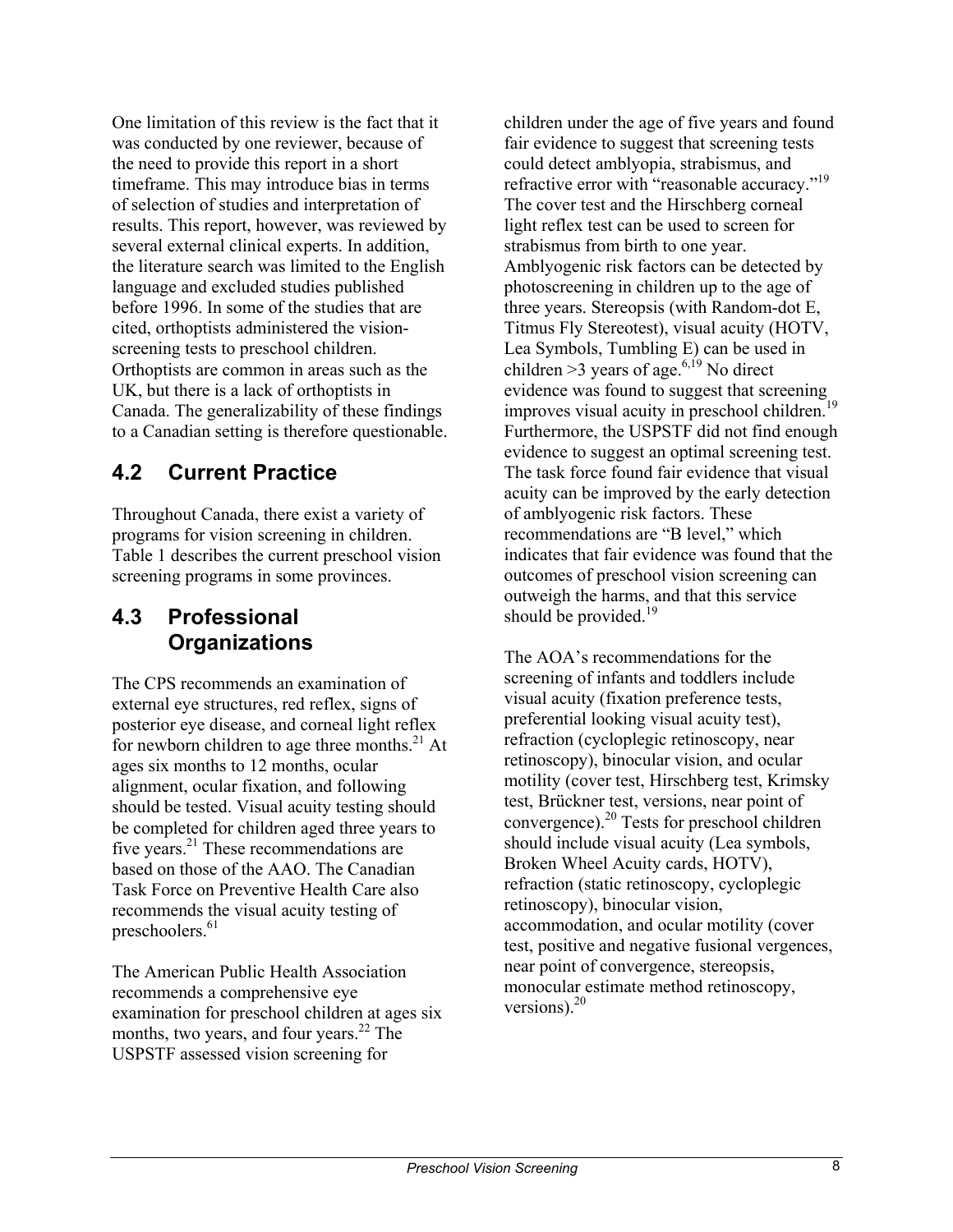| Table 1*: Preschool vision screening programs in Canada                                                                                                    |                                                                                                                                                                   |                                                                                                |  |  |  |  |  |
|------------------------------------------------------------------------------------------------------------------------------------------------------------|-------------------------------------------------------------------------------------------------------------------------------------------------------------------|------------------------------------------------------------------------------------------------|--|--|--|--|--|
| <b>Province</b>                                                                                                                                            | <b>Current Practice</b>                                                                                                                                           | <b>Tests</b>                                                                                   |  |  |  |  |  |
| New Brunswick (Claudette Landry,<br>NB Department of Health,<br>Fredericton: personal<br>communication, 2006 July 11)                                      | public health nurses conduct vision<br>screening for children at age 3.5 years                                                                                    | visual inspection of eyes,<br>Randot, HOTV                                                     |  |  |  |  |  |
| Prince Edward Island (Aaron<br>Campbell, Medical Programs<br>Coordinator, Dept. of Health,<br>Charlottetown: personal<br>communication, 2006 September 12) | public health nurses conduct vision<br>screening for children at birth, 2 months,<br>4 months, 6 months, 12 months, 15<br>months, 18 months, 4 years to 4.5 years | Frisby stereotest and Lea<br>Symbols                                                           |  |  |  |  |  |
| Newfoundland <sup>4</sup>                                                                                                                                  | public health nurses, children aged 3<br>vears                                                                                                                    | Sheridan-Gardner, cover-<br>uncover, corneal light reflexes                                    |  |  |  |  |  |
| Nova Scotia <sup>62</sup>                                                                                                                                  | public health nurses, children ages 4.5<br>years to 5.5 years                                                                                                     |                                                                                                |  |  |  |  |  |
| Quebec                                                                                                                                                     | no information provided                                                                                                                                           |                                                                                                |  |  |  |  |  |
| Ontario <sup>63</sup>                                                                                                                                      | screening done by primary care<br>providers as part of 18-month "Well<br>Baby" visit, testing repeated at ages 2<br>years to 3 years, 4 years to 5 years          | red reflex, corneal light reflex,<br>cover-uncover test                                        |  |  |  |  |  |
| Manitoba                                                                                                                                                   | no information provided                                                                                                                                           |                                                                                                |  |  |  |  |  |
| Saskatchewan <sup>4</sup>                                                                                                                                  | no province-wide preschool vision<br>screening program                                                                                                            |                                                                                                |  |  |  |  |  |
| Alberta <sup>4</sup>                                                                                                                                       | "Eye seeEye learn" program<br>provides examinations conducted by<br>optometrist for children before they<br>start school                                          |                                                                                                |  |  |  |  |  |
| British Columbia <sup>4</sup>                                                                                                                              | no province-wide preschool vision<br>screening program                                                                                                            |                                                                                                |  |  |  |  |  |
| Nunavut (Terry Creagh, Department<br>of Health and Social Services,<br>Government of Nunavut, Iqaluit:<br>personal communication, 2006 Aug<br>21)          | screening done primarily by public<br>health nurses, community health<br>nurses, community health<br>representatives for children aged 4<br>years to 6 years      | light reflex and visual acuity                                                                 |  |  |  |  |  |
| Yukon                                                                                                                                                      | no information provided                                                                                                                                           |                                                                                                |  |  |  |  |  |
| Northwest Territories <sup>4</sup>                                                                                                                         | conducted by public health nurses                                                                                                                                 | illiterate E test or symbol<br>chart, stereoscopic fly, corneal<br>light reflex, cover-uncover |  |  |  |  |  |

\*Preschool vision screening programs may not be universally conducted across the province. Additional vision screening programs may be available in some regions through the work of charitable organizations.

Recommendations from the AAO for newborn to age three months include red reflex and inspection.<sup>3</sup> Infants aged three months to six months should be tested for their ability to fix and follow, for red reflex, and for inspection. Children aged six months to 12 months should undergo the same tests; testing should also be done for alternate occlusion and corneal light reflex. Visual acuity, corneal light reflex,

cover-uncover, red reflex, and inspection should be performed on children aged three years. These tests should be repeated at five years of age. If abnormalities are detected by screening, a comprehensive medical eye examination should be performed.<sup>3</sup> These recommendations are based on the interpretations of an expert panel based on the best available scientific data. $3$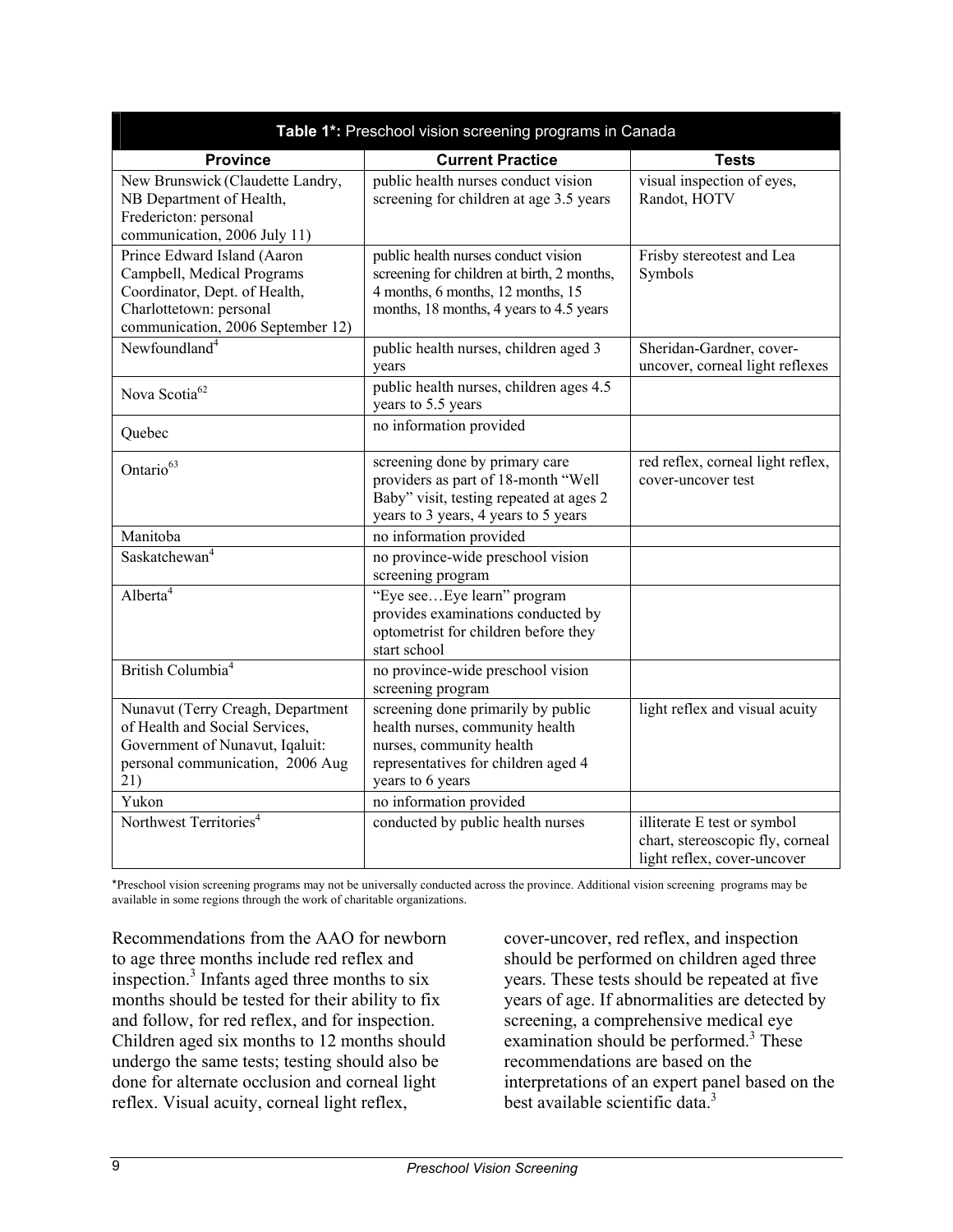The AAP recommends ocular history, vision assessment, external inspection of the eyes and lids, ocular motility assessment (corneal reflex test, cross cover test, Random-dot E test), pupil examination, and red reflex examination for children up to the age of three years. In addition, age-appropriate visual acuity tests (Lea Symbols, Allen cards, Snellen letters and numbers, Tumbling E, and HOTV) and ophthalmoscopy are recommended for children aged three years to five years. $17,18$ 

#### **4.4 Cost Effectiveness of Preschool Vision Screening**

A US study was developed to design and test a cost-efficient community-based preschool vision screening program for a population of native American children among whom there was a high prevalence of astigmatism. Autorefraction was found to be the most expensive test, but it had the greatest specificity.<sup>64</sup> An economic evaluation, based on a field study of 121 German kindergartens, found that vision screening in kindergartens by orthoptists costs approximately  $E924$  for each case of amblyopia detected.<sup>65</sup> Another study, conducted by the same group, but using a decision analytic model, calculated the costeffectiveness ratio to be €727 for each case of amblyopia detected.<sup>66</sup> The cost-effectiveness ratio was found to be influenced by the prevalence rate of the target condition and by test specificity. In the decision analytic model, one orthoptic examination costs  $€7.87$ compared to  $\epsilon$ 36.40 for an examination by an ophthalmologist.66 In Canada, there is a lack of orthoptists, so orthoptic screening is unlikely to be an option. Thus, the costs of screening described in these studies are unlikely to be generalizable to the Canadian setting.

The same group of German investigators constructed another decision analytic model to calculate the cost per detected case of amblyopia for five methods of screening

among three-year-olds. $67$  In this German scenario, the least expensive option was visual acuity testing with re-screening for children who had inconclusive results, at an average cost of €878 per detected case. The most expensive option was the combination test of visual acuity, cover test, examination of eye motility, and direct referral to an ophthalmologist or to re-screening for inconclusive results.67 In yet another German study, a different group of investigators used a decision analytic model and found that the most cost-effective screening strategy for the detection of amblyopia or its risk factors is screening by an ophthalmologist for all children before the age of one year.<sup>68</sup> This analysis, however, suggested that all four screening scenarios left a significant proportion of undetected children.

A cost-benefit analysis of vision screening methods for preschool and school-aged children found the benefit-to-cost ratio for screening programs was  $>1.0$ , indicating that the benefits of screening outweighed the costs.69 Another study found that, in 2005, comprehensive eye examinations conducted by an ophthalmologist or optometrist compared to usual care would cost US\$12,985 per quality-adjusted life-year (QALY); the authors concluded that it was cost effective.<sup>70</sup> This may be optimistic because the authors used the cost of monocular blindness to define costs, and not all children with amblyopia will develop monocular blindness. This same study found that when compared to vision screenings, universal eye examinations were cost-effective at US\$18,390 per QALY. The cost-effectiveness of the treatment of amblyopia in 2005 was US\$1,800 per  $QALY^{70}$  In a separate study, the authors suggest that decision makers should consider orthoptic screening based on the ICER.<sup>71</sup> Again, in Canada, this strategy would be unfeasible because of the lack of orthoptists to conduct screening.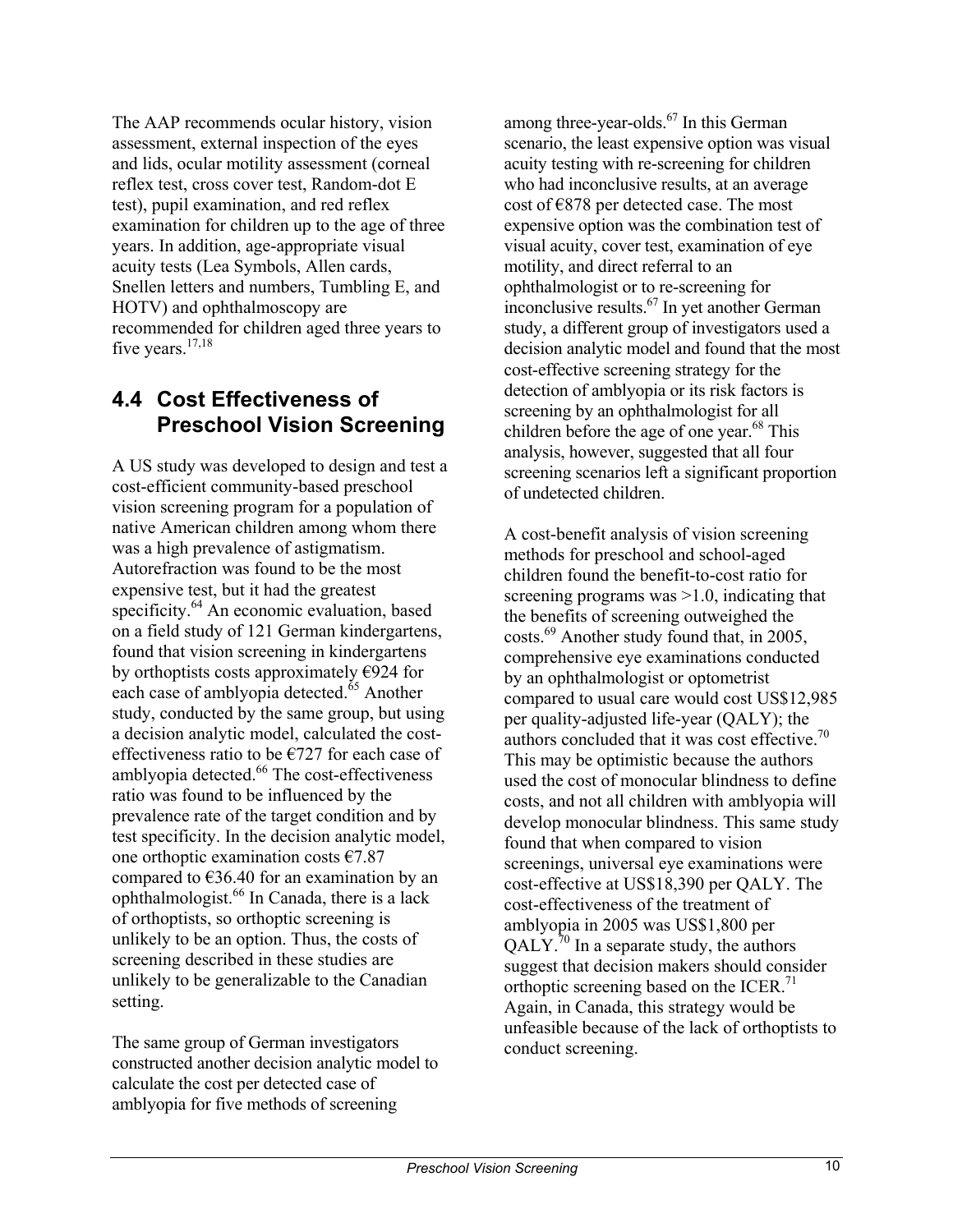### **5 CONCLUSIONS AND IMPLICATIONS**

Preschool vision screening aims to detect vision disorders at an early age, with the assumption that early detection leads to earlier treatment and an improvement in outcomes. According to the literature examined in this review, the specific test that is used, the age and underlying health of the children, and the personnel administering the test all influence the effectiveness of preschool vision screening. Some studies suggest that screening should only be conducted by a trained eyecare professional, whereas others state that physicians, nurses, and lay screeners can effectively conduct preschool vision screening. There does not seem to be a consensus as to who should be administering the preschool vision screening test.

The effectiveness of the tests for preschool vision screening varies. For example, with photoscreening, sensitivities ranged from 27.8% to 88%, and specificities ranged from 40% to 98.5% in different studies (Appendix 1). Other preschool vision screening tests have variable sensitivities and specificities. In addition, professional organizations recommend different tests to assess vision in different age groups of preschool children. Although many studies have been published examining different tests to detect vision defects in preschool children, no single test or group of tests has been shown to be superior for preschool vision screening. While no Canadian studies have assessed the cost effectiveness of preschool vision screening, the studies suggest that universal eye examinations for preschool children have a low cost per QALY.

A preschool vision screening program meets most of the general criteria to consider when assessing a screening program. Although the prevalence of vision defects is low, they do cause disability. An earlier age of detection is a benefit in the treatment of amblyopia. No studies showed harms associated with screening. The tests can detect the defects that they are meant to detect, and there are effective treatments for these defects. Additional research is needed to ascertain the utility of preschool vision screening in the Canadian context. Such research should aim to determine who can conduct such tests, what tests should be used for what ages of children, and whether one- or two-stage screening is most effective from a clinical and a cost viewpoint.

# **6 REFERENCES**

- 1. Ciner EB, Schmidt PP, Orel-Bixler D, Dobson V, Maguire M, Cyert L, et al. Vision screening of preschool children: evaluating the past, looking toward the future. *Optom Vis Sci* 1998;75(8):571-84.
- 2. Broderick P. Pediatric vision screening for the family physician. *Am Fam Physician* 1998;58(3):691-4. Available: http://www.aafp.org/afp/980901ap/broderic. html (accessed 2006 Jun 28).
- 3. American Academy of Ophthalmology Pediatric Ophthalmology Panel. *Pediatric eye evaluations: preferred practice pattern*. San Francisco: American Academy of Ophthalmology; 2002. Available: http://www.aao.org/education/library/PPP/p ediatric\_new.cfm (accessed 2007 Feb 15).
- 4. Green C. *A review of the science underlying preschool vision screening with implications for BC: report prepared for Healthy Children, Women & Seniors, BC Ministry of Health Services.* C Green Health Info; 2005.
- 5. Snowdon SK, Stewart-Brown SL. Preschool vision screening: results of a systematic review. *Health Technol Assess* 1997;1(8):iiv, 1-83. Available: http://www.hta.ac.uk/fullmono/mon108.pdf (accessed 2007 Feb 14).
- 6. Hartmann EE, Dobson V, Hainline L, Marsh-Tootle W, Quinn GE, Ruttum MS, et al. Preschool vision screening: summary of a task force report. *Ophthalmology* 2001;108(3):479-86.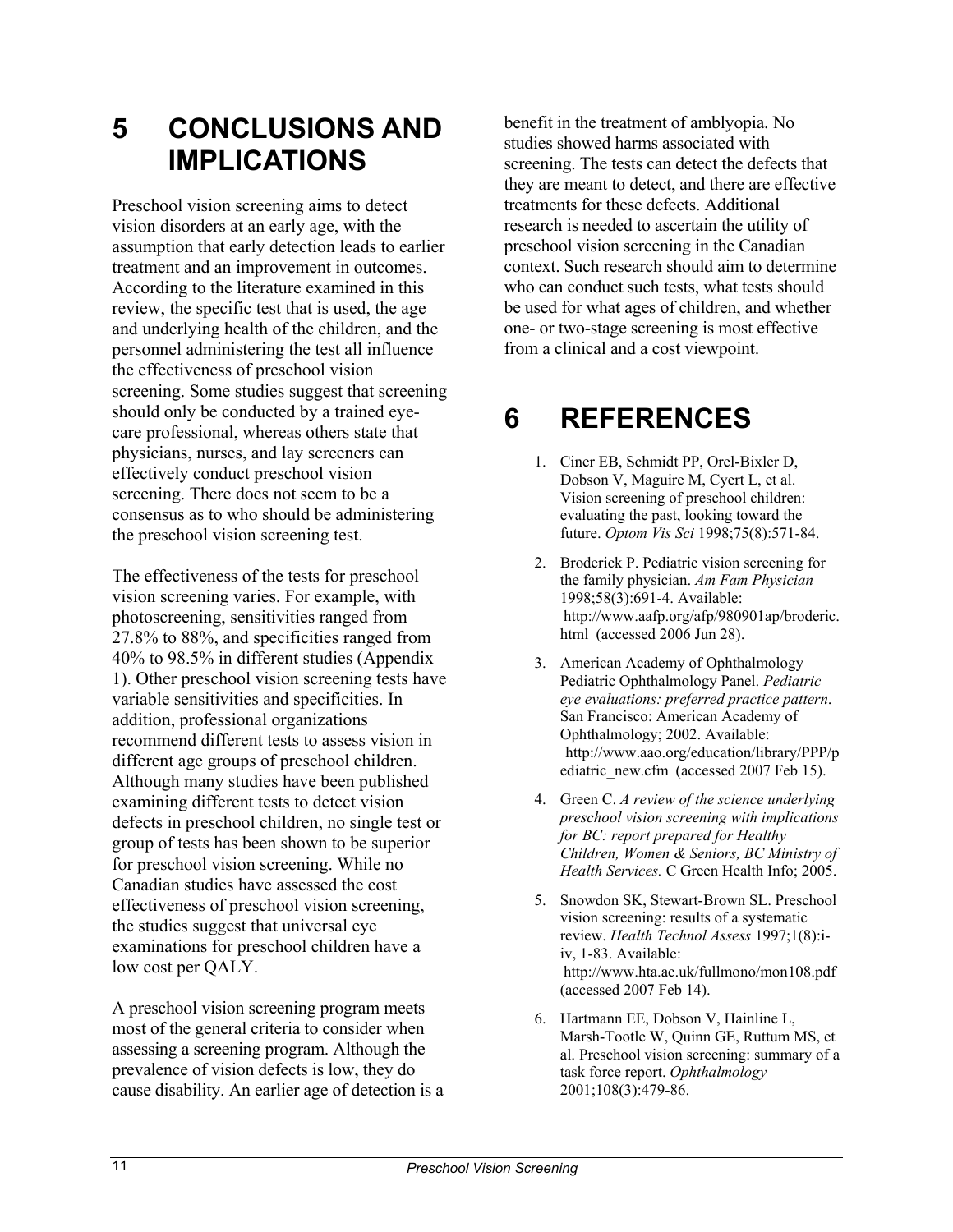- 7. Hartmann EE, Bradford GE, Chaplin PK, Johnson T, Kemper AR, Kim S, et al. Project Universal Preschool Vision Screening: a demonstration project. *Pediatrics* 2006;117(2):e226-e237. Available: http://pediatrics.aappublications.org/cgi/repr int/117/2/e226 (accessed 2006 Jun 29).
- 8. Hartmann EE. Preschool vision screening. Maternal and Child Health Bureau and National Eye Institute Task Force on Vision Screening in the Preschool Child. *Optom Vis Sci* 2001;78(2):122-6.
- 9. Bradley LJ, Riederer ML. The Vision First Check Program in British Columbia: a preschool vision screening program for children age two and age three. *Can J Public Health* 2000;91(4):252-5.
- 10. Kemper AR, Margolis PA, Downs SM, Bordley WC. A systematic review of vision screening tests for the detection of amblyopia. *Pediatrics* 1999;104(5 Pt 2):1220-2. Available: http://pediatrics.aappublications.org/cgi/repr int/104/5/S1/1220 (accessed 2006 Jun 29).
- 11. Hered RW, Murphy S, Clancy M. Comparison of the HOTV and Lea Symbols charts for preschool vision screening. *J Pediatr Ophthalmol Strabismus* 1997;34(1):24-8.
- 12. Lim HT, Yu YS, Park SH, Ahn H, Kim S, Lee M, et al. The Seoul Metropolitan Preschool Vision Screening Programme: results from South Korea. *Br J Ophthalmol* 2004;88(7):929-33. Available: http://bjo.bmjjournals.com/cgi/reprint/88/7/ 929 (accessed 2006 Jun 28).
- 13. Newman DK, East MM. Preschool vision screening: negative predictive value for amblyopia. *Br J Ophthalmol* 1999;83(6):676-9. Available: http://bjo.bmjjournals.com/cgi/reprint/83/6/ 676>>
- 14. Bray LC, Clarke MP, Jarvis SN, Francis PM, Colver A. Preschool vision screening: a prospective comparative evaluation. *Eye* 1996;10(Pt 6):714-8.
- 15. Kvarnström G, Jakobsson P, Lennerstrand G. Visual screening of Swedish children: an ophthalmological evaluation. *Acta Ophthalmol Scand* 2001;79(3):240-4.
- 16. Kvarnström G, Jakobsson P, Lennerstrand G. Screening for visual and ocular disorders in children, evaluation of the system in Sweden. *Acta Paediatr* 1998;87(11):1173-9.
- 17. Eye examination in infants, children, and young adults by pediatricians: organizational principles to guide and define the child health care system and/or improve the health of all children. *Ophthalmology* 2003;110(4):860-5.
- 18. American Academy of Pediatrics Committee on Practice and Ambulatory Medicine, Section on Ophthalmology. Eye examination and vision screening in infants, children, and young adults. *Pediatrics* 1996;98(1):153-7. Available: http://pediatrics.aappublications.org/cgi/repr int/98/1/153 (accessed 2006 Jun 29).
- 19. Screening for visual impairment in children younger than age 5 years: recommendation statement. *Ann Fam Med* 2004;2(3):263-6. Available: http://www.ithacalions.com/PhotoScreen/A nnals\_Family\_Medicine.pdf>> (accessed 2006 Jun 28).
- 20. American Optometric Association Consensus Panel on Pediatric Eye and Vision Examination, Scheiman MM, Amos C, Ciner EB, Marsh-Tootle W, Moore B, et al. *Pediatric eye and vision examination* [Optometric clinical practice guideline]. St. Louis (MO): American Optometric Association; 2002. Available: http://www.aoa.org/documents/CPG-2.pdf (accessed 2006 Jul 11).
- 21. Community Paediatrics Committee, Canadian Paediatric Society. *Vision screening in infants, children and youth: reaffirmed February 2006* [Position statement CP98-01]. Ottawa: Canadian Paediatric Society; 2006. Available: http://www.cps.ca/english/statements/CP/cp 98-01.htm (accessed 2006 Jul 11).
- 22. American Public Health Association. Improving early childhood eyecare [Policy statement 2001-1]. *Am J Public Health* 2002;92(3):451-2.
- 23. Lennerstrand G, Jakobsson P, Kvarnström G. Screening for ocular dysfunction in children: approaching a common program. *Acta Ophthalmol Scand Suppl* 1995;(214):26-38.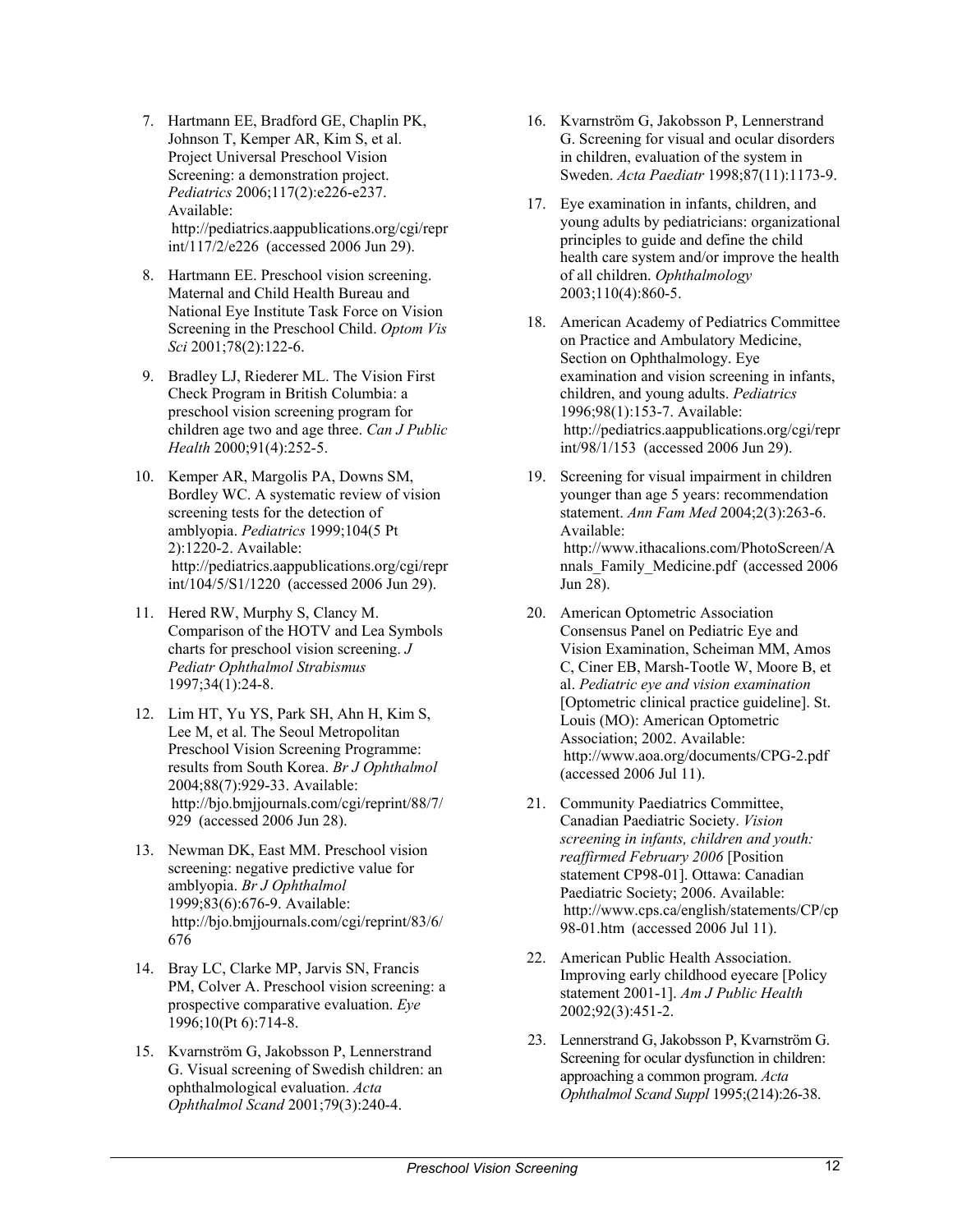- 24. Preschool vision screening tests administered by nurse screeners compared with lay screeners in the vision in preschoolers study. *Invest Ophthalmol Vis Sci* 2005;46(8):2639-48. Available: http://www.iovs.org/cgi/reprint/46/8/2639 (accessed 2006 Jun 28).
- 25. Bamford J, Davis A, Boyle J, Law J, Chapman S, Brown SS, et al. Preschool hearing, speech, language, and vision screening. *Qual Health Care* 1998;7(4):240- 7. Available: http://qshc.bmj.com/cgi/reprint/7/4/240 (accessed 2007 Feb 15).
- 26. Snowdon S, Stewart-Brown S. The value of preschool vision screening. *Nurs Times* 1998;94(4):53-5.
- 27. Powell C, Porooshani H, Bohorquez MC, Richardson S. Screening for amblyopia in childhood [Cochrane review]. In: *Cochrane Database of Systematic Reviews 2005 Issue 3*. Chichester (UK): John Wiley & Sons; 2005. CD005020.
- 28. Zaba JN, Johnson RA, Reynolds WT. Vision examinations for all children entering public school: the new Kentucky law. *Optometry* 2003;74(3):149-58.
- 29. Salcido AA, Bradley J, Donahue SP. Predictive value of photoscreening and traditional screening of preschool children. *J AAPOS* 2005;9(2):114-20.
- 30. Guo X, Jia X, Guo L, Xiao X, Shen H, Li S, et al. Comparison of computerphotoscreening with non-cycloplegic retinoscopy for amblyopiogenic risk factors in children. *Chin Med J (Engl)* 2000;113(11):1007-10.
- 31. Paysse EA, Williams GC, Coats DK, Williams EA. Detection of red reflex asymmetry by pediatric residents using the Brückner reflex versus the MTI photoscreener. *Pediatrics* 2001;108(4):E74. Available: http://pediatrics.aappublications.org/cgi/repr int/108/4/e74 (accessed 2006 Jun 29).
- 32. Ying GS, Kulp MT, Maguire M, Ciner E, Cyert L, Schmidt P. Sensitivity of screening tests for detecting vision in preschoolerstargeted vision disorders when specificity is 94%. *Optom Vis Sci* 2005;82(5):432-8.
- 33. Schmidt P, Maguire M, Dobson V, Quinn G, Ciner E, Cyert L, et al. Comparison of preschool vision screening tests as administered by licensed eye care professionals in the Vision In Preschoolers Study. *Ophthalmology* 2004;111(4):637-50.
- 34. Miller JM, Dobson V, Harvey EM, Sherrill DL. Comparison of preschool vision screening methods in a population with a high prevalence of astigmatism. *Invest Ophthalmol Vis Sci* 2001;42(5):917-24. Available:  $http://www.iovs.org/cgi/reprint/42/5/917$ (accessed 2006 Jun 28).
- 35. Miller JM, Harvey EM, Dobson V. Visual acuity screening versus noncycloplegic autorefraction screening for astigmatism in Native American preschool children. *J AAPOS* 1999;3(3):160-5.
- 36. Yang JW, Son MH, Yun IH. A study on the clinical usefulness of digitalized random-dot stereoacuity test. *Korean J Ophthalmol* 2004;18(2):154-60.
- 37. Birch EE, Morale SE, Jeffrey BG, O'Connor AR, Fawcett SL. Measurement of stereoacuity outcomes at ages 1 to 24 months: Randot® Stereocards. *J AAPOS* 2005;9(1):31-6.
- 38. Steele G, Ireland D, Block S. Cycloplegic autorefraction results in pre-school children using the Nikon Retinomax Plus and the Welch Allyn SureSight. *Optom Vis Sci* 2003;80(8):573-7.
- 39. Suryakumar R, Bobier WR. The manifestation of noncycloplegic refractive state in pre-school children is dependent on autorefractor design. *Optom Vis Sci* 2003;80(8):578-86. Available: http://www.optvissci.com/pt/re/ovs/pdfhand ler.00006324-200308000-00012.pdf>> (accessed 2006 Sep 5).
- 40. Gole GA, Schluter PJ, Hall J, Colville D. Comparison of the Retinomax autorefractor with hand-held retinoscopy in 1-year-old infants. *Clin Experiment Ophthalmol* 2003;31(4):341-7.
- 41. el-Defrawy S, Clarke WN, Belec F, Pham B. Evaluation of a hand-held autorefractor in children younger than 6. *J Pediatr Ophthalmol Strabismus* 1998;35(2):107-9.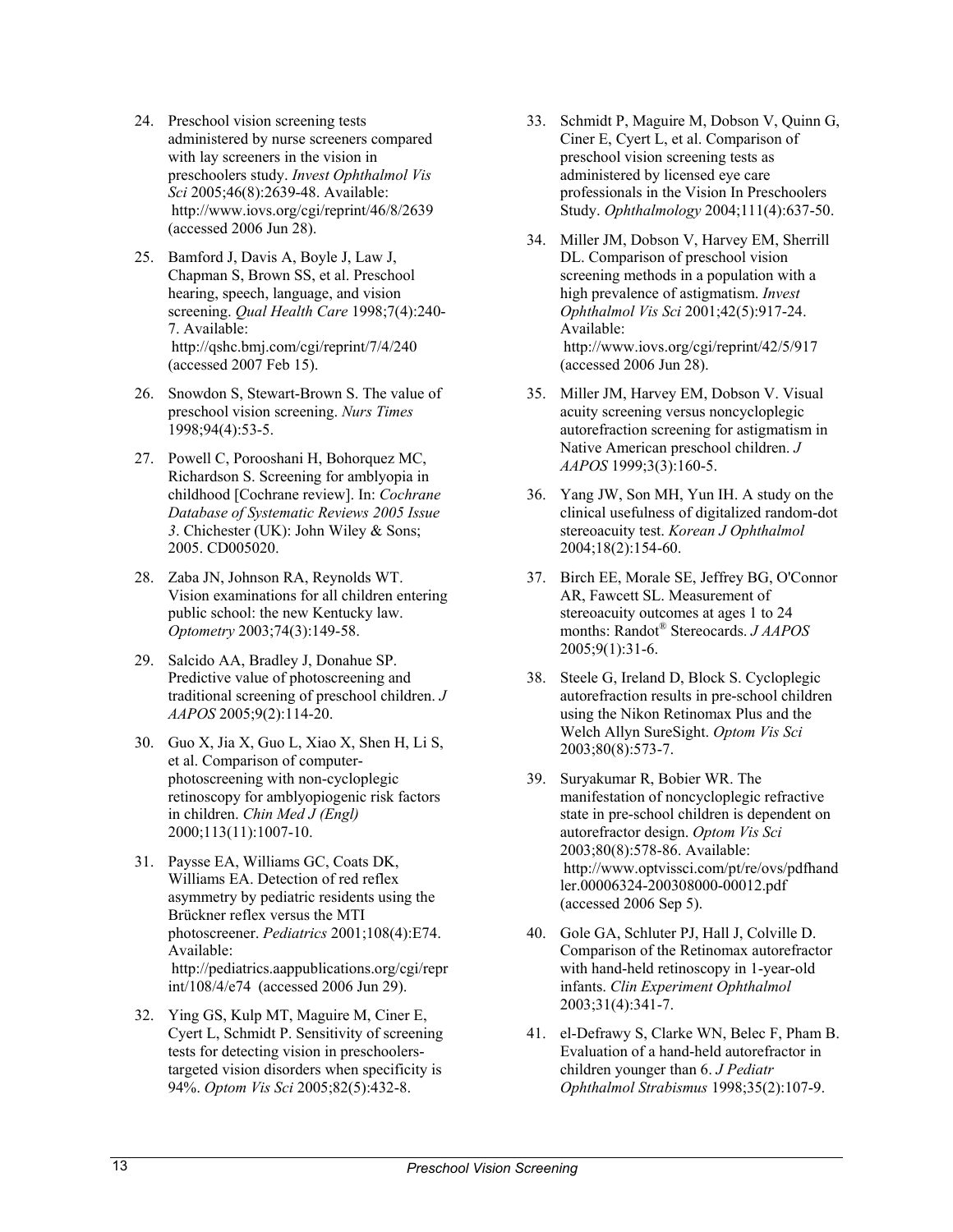- 42. Williams C, Harrad RA, Harvey I, Sparrow JM, ALSPAC Study Team. Screening for amblyopia in preschool children: results of a population-based, randomised controlled trial. *Ophthalmic Epidemiol* 2001;8(5):279-95.
- 43. Robinson B, Bobier WR, Martin E, Bryant L. Measurement of the validity of a preschool vision screening program. *Am J Public Health* 1999;89(2):193-8. Available: http://www.pubmedcentral.nih.gov/picrende r.fcgi?artinstid=1508544&blobtype=pdf>> (accessed 2006 Sep 7).
- 44. Eibschitz-Tsimhoni M, Friedman T, Naor J, Eibschitz N, Friedman Z. Early screening for amblyogenic risk factors lowers the prevalence and severity of amblyopia. *J AAPOS* 2000;4(4):194-9.
- 45. Williams C, Northstone K, Harrad RA, Sparrow JM, Harvey I. Amblyopia treatment outcomes after preschool screening *v* school entry screening: observational data from a prospective cohort study. *Br J Ophthalmol* 2003;87(8):988-93. Available: http://bjo.bmjjournals.com/cgi/reprint/87/8/ 988 (accessed 2006 Jun 28).
- 46. Newman DK, Hitchcock A, McCarthy H, Keast-Butler J, Moore AT. Preschool vision screening: outcome of children referred to the hospital eye service. *Br J Ophthalmol* 1996;80(12):1077-82.
- 47. Sjöstrand J, Abrahamsson M. Prevention of amblyopia and the concept of cure. *Eur J Ophthalmol* 1997;7(2):121-9.
- 48. Donaldson LA, Karas MP, Charles AE, Adams GG. Paediatric community vision screening with combined optometric and orthoptic care: a 64-month review. *Ophthalmic Physiol Opt* 2002;22(1):26-31.
- 49. Crowley AA, Bains RM, Pellico LH. A model preschool vision and hearing screening program: students and faculty serve a community. *Am J Nurs* 2005;105(6):52-5.
- 50. Tong PY, Enke-Miyazaki E, Bassin RE, Tielsch JM, Stager DR, Beauchamp GR, et al. Screening for amblyopia in preverbal children with photoscreening photographs. *Ophthalmology* 1998;105(5):856-63.
- 51. Committee on Practice and Ambulatory Medicine and Section on Ophthalmology,

American Academy of Pediatrics. Use of photoscreening for children's vision screening. *Pediatrics* 2002;109(3):524-5. Available: http://pediatrics.aappublications.org/cgi/repr int/109/3/524 (accessed 2006 Jun 29).

- 52. Weinstock VM, Weinstock DJ, Kraft SP. Screening for childhood strabismus by primary care physicians. *Can Fam Physician* 1998;44:337-43.
- 53. Thorburn R, Roland M. The effectiveness of preschool vision screening by health visitors. *Br J Community Nurs* 2000;5(1):41-4.
- 54. Donahue SP, Johnson TM, Leonard-Martin TC. Screening for amblyogenic factors using a volunteer lay network and the MTI photoscreener: initial results from 15,000 preschool children in a statewide effort. *Ophthalmology* 2000;107(9):1637-44.
- 55. Tung IC, Tsai RK, Chang CH, Sheu MM. Comparison of trained kindergarten teachers and public health nurses in the administration of preschool amblyopia and strabismus screening tests. *Tzu Chi Med J* 2006;18(1):29-33, 77.
- 56. Preschool visual acuity screening with HOTV and Lea symbols: testability and between-test agreement. *Optom Vis Sci* 2004;81(9):678-83.
- 57. Kvarnstrom G, Jakobsson P. Is vision screening in 3-year-old children feasible? Comparison between the Lea Symbol chart and the HVOT (LM) chart. *Acta Ophthalmol Scand* 2005;83(1):76-80.
- 58. Becker RH, Hübsch SH, Gräf MH, Kaufmann H. Preliminary report: examination of young children with Lea symbols. *Strabismus* 2000;8(3):209-13.
- 59. Schmidt PP, Maguire MG, Moore B, Cyert L. Testability of preschoolers on stereotests used to screen vision disorders. *Optom Vis Sci* 2003;80(11):753-7.
- 60. Tong PY, Bassin RE, Enke-Miyazaki E, Macke JP, Tielsch JM, Stager DR, et al. Screening for amblyopia in preverbal children with photoscreening photographs: II. Sensitivity and specificity of the MTI photoscreener. *Ophthalmology* 2000;107(9):1623-9.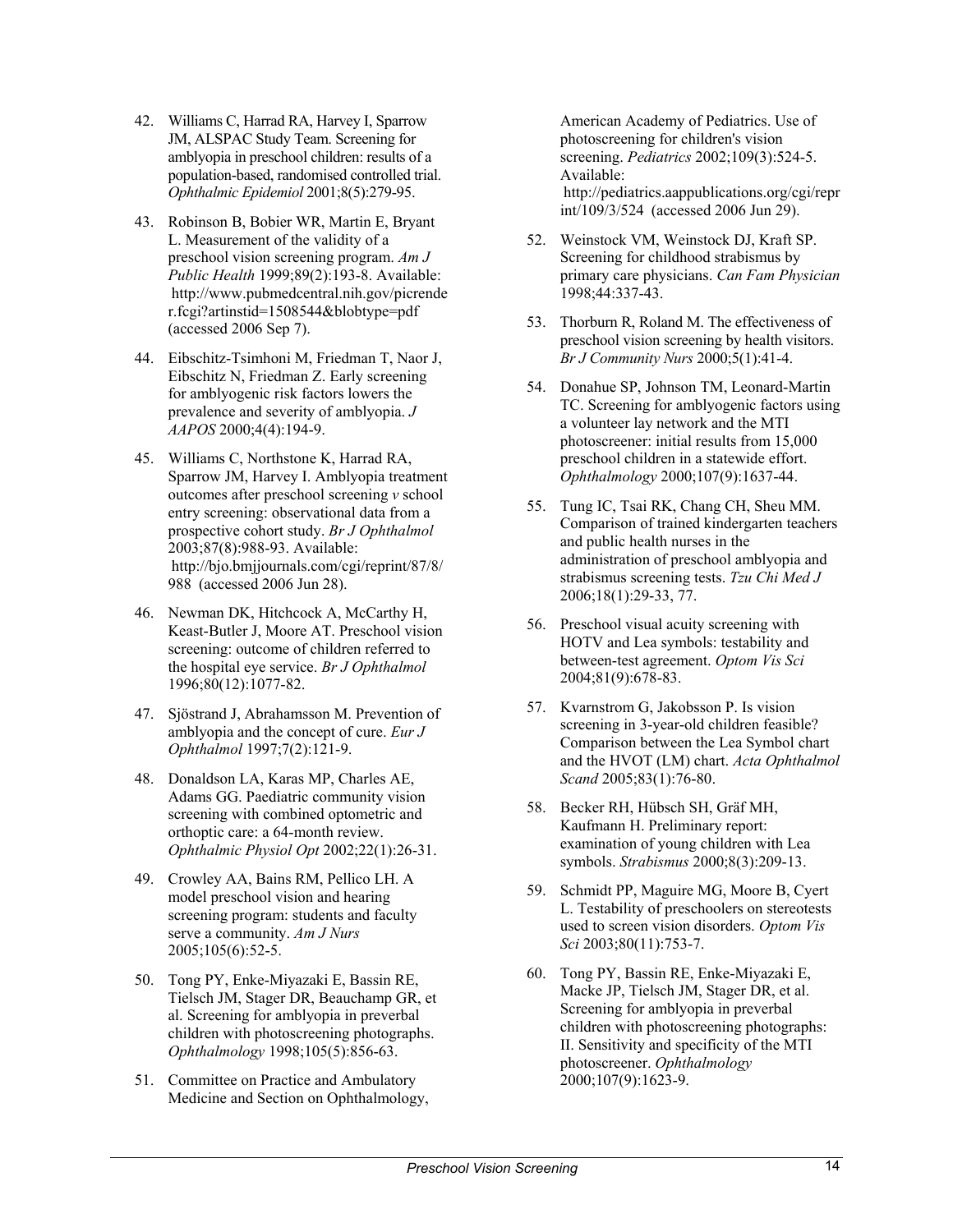- 61. Feightner JW. Routine preschool screening for visual and hearing problems. In: Canadian Task Force on the Periodic Health Examination, editor. *Canadian guide to clinical preventive health care*. Ottawa: Health Canada; 1994. p.298-304. Available: http://www.ctfphc.org/Full\_Text/Ch27full.htm (accessed 2006 Jul 11).
- 62. Chui L, Fraser T, Hoar K, LaRoche GR. Negative predictive value of a vision screening program aimed at children aged 3 to 4 years old. *J AAPOS* 2004;8(6):566-70.
- 63. *Report of the Expert Panel on the 18 Month Well Baby Visit*. Toronto: Ontario Children's Health Network; 2005. Available: http://www.children.gov.on.ca/NR/CS/publi cations/18\_expert\_en.pdf (accessed 2006) Aug 17).
- 64. Miller JM, Dobson V, Harvey EM, Sherrill DL. Cost-efficient vision screening for astigmatism in native american preschool children. *Invest Ophthalmol Vis Sci* 2003;44(9):3756-63. Available: http://www.iovs.org/cgi/reprint/44/9/3756 (accessed 2006 Jun 28).
- 65. König HH, Barry JC, Leidl R, Zrenner E. Economic evaluation of orthoptic screening: results of a field study in 121 German kindergartens. *Invest Ophthalmol Vis Sci* 2002;43(10):3209-15. Available: http://www.iovs.org/cgi/reprint/43/10/3209 (accessed 2006 Jun 28).
- 66. König HH, Barry JC, Leidl R, Zrenner E. Cost-effectiveness of orthoptic screening in kindergarten: a decision-analytic model. *Strabismus* 2000;8(2):79-90.
- 67. König HH, Barry JC. Economic evaluation of different methods of screening for amblyopia in kindergarten. *Pediatrics* 2002;109(4):e59. Available: http://pediatrics.aappublications.org/cgi/repr int/109/4/e59 (accessed 2006 Jun 29).
- 68. Gandjour A, Schlichtherle S, Neugebauer A, Rüssmann W, Lauterbach KW. A costeffectiveness model of screening strategies for amblyopia and risk factors and its application in a German setting. *Optom Vis Sci* 2003;80(3):259-69.
- 69. Joish VN, Malone DC, Miller JM. A costbenefit analysis of vision screening methods

for preschoolers and school-age children. *J AAPOS* 2003;7(4):283-90.

- 70. White AJ, Abt Associates. *Eye exams for children: their impact and cost effectiveness*. Alexandria (VA): Vision Council of America; 2005.
- 71. König H, Barry J. Cost-utility analysis of orthoptic screening in kindergarten: a Markov model based on data from Germany. *Pediatrics* 2004;113(2):e95-e108. Available: http://pediatrics.aappublications.org/cgi/repr  $int/113/2/e95$  (accessed 2006 Jun 29).
- 72. Donahue SP, Baker JD, Scott WE, Rychwalski P, Neely DE, Tong P, et al. Lions Clubs International Foundation Core Four Photoscreening: results from 17 programs and 400,000 preschool children. *J AAPOS* 2006;10(1):44-8.
- 73. Donahue SP, Johnson TM, Ottar W, Scott WE. Sensitivity of photoscreening to detect high-magnitude amblyogenic factors. *J AAPOS* 2002;6(2):86-91.
- 74. Berry BE, Simons BD, Siatkowski RM, Schiffman JC, Flynn JT, Duthie MJ. Preschool vision screening using the MTI-Photoscreener. *Pediatr Nurs* 2001;27(1):27-34, 42.
- 75. Weinand F, Graf M, Demming K. Sensitivity of the MTI photoscreener for amblyogenic factors in infancy and early childhood. *Graefes Arch Clin Exp Ophthalmol* 1998;236(11):801-5.
- 76. Cooper CD, Gole GA, Hall JE, Colville DJ, Carden SM, Bowling FG. Evaluating photoscreeners II: MTI and fortune videorefractor. *Aust N Z J Ophthalmol* 1999;27(6):387-98.
- 77. Cooper CD, Bowling FG, Hall JE, Colville DJ, Dortmans RJ, Munch J, et al. Evaluation of photoscreener instruments in a childhood population. 1. Otago photoscreener and Dortmans videophotorefractor. *Aust N Z J Ophthalmol* 1996;24(4):347-55.
- 78. Fern KD, Manny RE, Garza R. Screening for anisometropia in preschool children. *Optom Vis Sci* 1998;75(6):407-23.
- 79. Pott JW, Oosterveen DK, Van Hof-van Duin J. Screening for suppression in young children: the Polaroid Suppression Test. *J Pediatr Ophthalmol Strabismus* 1998;35(4):216-22.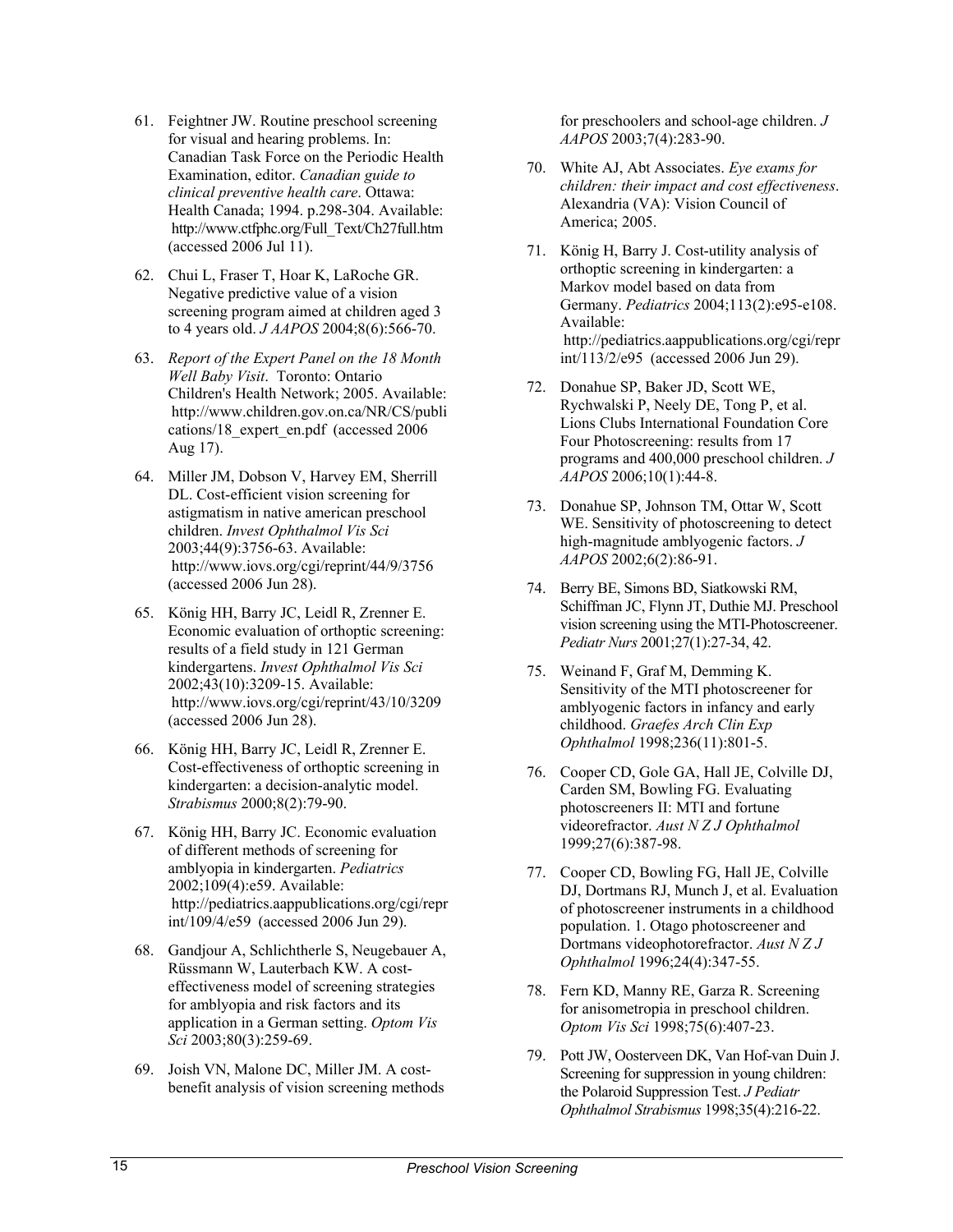- 80. Birch E, Williams C, Hunter J, Lapa MC. Random dot stereoacuity of preschool children. *J Pediatr Ophthalmol Strabismus* 1997;34(4):217-22.
- 81. Rasmussen F, Thorén K, Caines E, Andersson J, Tynelius P. Suitability of the Lang II Random Dot Stereotest for detecting manifest strabismus in 3-year-old children at child health centres in Sweden. *Acta Paediatr* 2000;89(7):824-9.
- 82. Simons K, Avery KE, Novak A. Smalltarget random dot stereogram and binocular suppression testing for preschool vision screening. *J Pediatr Ophthalmol Strabismus* 1996;33(2):104-13.
- 83. Barry JC, König HH. Test characteristics of orthoptic screening examination in 3 year old kindergarten children. *Br J Ophthalmol* 2003;87(7):909-16. Available: http://bjo.bmjjournals.com/cgi/reprint/87/7/ 909 (accessed 2006 Jun 28).
- 84. Cordonnier M, Kallay O. Non-cycloplegic screening for refractive errors in children with the hand-held autorefractor Retinomax: final results and comparison with noncycloplegic photoscreening. *Strabismus* 2001;9(2):59-70.
- 85. Barry JC, König HH. Non-cycloplegic screening for amblyopia via refractive findings with the Nikon Retinomax hand held autorefractor in 3 year old kindergarten children. *Br J Ophthalmol* 2001;85(10):1179-82. Available: http://bjo.bmjjournals.com/cgi/reprint/85/10 /1179 (accessed 2006 Jun 28).
- 86. Cordonnier M, Dramaix M. Screening for refractive errors in children: accuracy of the hand held refractor Retinomax to screen for astigmatism. *Br J Ophthalmol* 1999;83(2):157-61. Available: http://bjo.bmjjournals.com/cgi/reprint/83/2/ 157 (accessed 2006 Jun 28).
- 87. Cordonnier M, Dramaix M. Screening for abnormal levels of hyperopia in children: a non-cycloplegic method with a hand held refractor. *Br J Ophthalmol* 1998;82(11):1260-4. Available: http://bjo.bmjjournals.com/cgi/reprint/82/11  $/1260$  (accessed 2006 Jun 28).
- 88. Briscoe D, Lifshitz T, Grotman M, Kushelevsky A, Vardi H, Weizman S, et al. A new computer program for mass screening of visual defects in preschool children. *Br J Ophthalmol* 1998;82(4):415- 8. Available: http://bjo.bmjjournals.com/cgi/reprint/82/4/ 415 (accessed 2006 Jun 28).
- 89. Simon JW, Siegfried JB, Mills MD, Calhoun JH, Gurland JE. A new visual evoked potential system for vision screening in infants and young children. *J AAPOS* 2004;8(6):549-54.
- 90. Atilla H, Oral D, Coskun S, Erkam N. Poor correlation between "fix-follow-maintain" monocular/binocular fixation pattern evaluation and presence of functional amblyopia. *Binocul Vis Strabismus Q* 2001;16(2):85-90.
- 91. Kemper AR, Keating LM, Jackson JL, Levin EM. Comparison of monocular autorefraction to comprehensive eye examinations in preschool-aged and younger children. *Arch Pediatr Adolesc Med* 2005;159(5):435-9.
- 92. Büchner TF, Schnorbus U, Grenzebach UH, Busse H. Examination of preschool children for ametropia: first experiences using a new hand-held autorefractor. *Strabismus* 2004;12(2):111-7.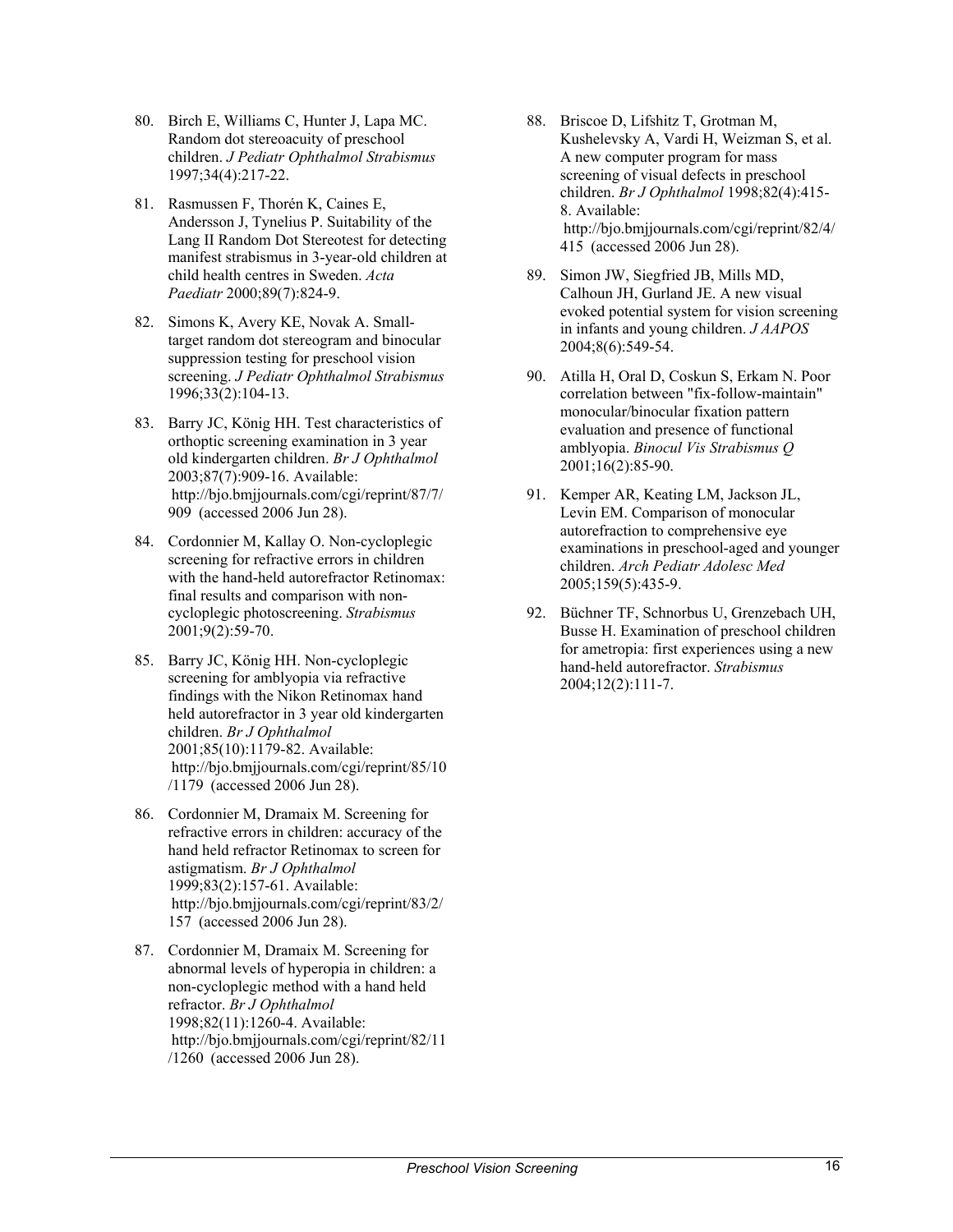|                                |                                                         |                                    | Appendix 1:* Sensitivity, specificity, PPV, and NPV for pre-school vision screening tests |                                                |                                          |                |                        |                                                                                                                                                           |
|--------------------------------|---------------------------------------------------------|------------------------------------|-------------------------------------------------------------------------------------------|------------------------------------------------|------------------------------------------|----------------|------------------------|-----------------------------------------------------------------------------------------------------------------------------------------------------------|
| <b>Study</b>                   | <b>Number</b><br>of<br><b>Children</b><br><b>Tested</b> | Age of<br><b>Children</b>          | <b>Screening Test</b>                                                                     | <b>Sensitivity</b>                             | <b>Specificity</b>                       | <b>PPV</b>     | <b>NPV</b>             | <b>Administered By</b>                                                                                                                                    |
| Donahue et al. <sup>72</sup>   | >400,000                                                | preschool<br>age                   | MTI Photoscreener                                                                         | <b>NR</b>                                      | NR                                       | 80%            | $\overline{\text{NR}}$ | technicians, orthoptists,<br>ophthalmologists, optometrists, medical<br>students, program coordinators                                                    |
| Donahue et al. <sup>73</sup>   | 949                                                     | $6$ months to<br>59 months         | <b>MTI Photoscreener</b>                                                                  | 50.0%                                          | 98.5%                                    | 57.5%          | 94.4%                  | <b>NS</b>                                                                                                                                                 |
| Berry et al. <sup>74</sup>     | 51                                                      | 3 years to 5<br>years              | MTI Photoscreener                                                                         | 83%                                            | 68%                                      | 68%            | 83%                    | <b>NS</b>                                                                                                                                                 |
| Tong et al. <sup>60</sup>      | 392                                                     | $4$ years                          | MTI Photoscreener                                                                         | 65%                                            | 87%                                      | <b>NR</b>      | NR                     | ophthalmologist, ophthalmic medical<br>technologist                                                                                                       |
| Weinand et al. <sup>75</sup>   | 112                                                     | 6 months to<br>48 months           | MTI Photoscreener                                                                         | 82.8%                                          | 61.8%                                    | 68.2%          | 48.1%                  | pediatrician, orthoptist, ophthalmologist                                                                                                                 |
| Tong et al. <sup>50</sup>      | 100                                                     | $\leq$ 3 years                     | MTI Photoscreener                                                                         | 37% to 88%                                     | 40% to 88%                               | <b>NR</b>      | <b>NR</b>              | ophthalmologist, pediatrician, ophthalmic<br>technician, health department employee,<br>Prevention of Blindness Society<br>employee, Lions Club volunteer |
| Cooper et al. <sup>76</sup>    | 105                                                     | 12 months<br>to $44$<br>months     | Fortune<br>Photoscreener,<br>MTI Photoscreener                                            | Fortune 60%<br>to 68%; MTI<br>$56\%$ to $61\%$ | Fortune 75%<br>to 86%; MTI<br>79% to 86% | <b>NR</b>      | $\overline{\text{NR}}$ | $\overline{\text{NS}}$                                                                                                                                    |
| Cooper et al. <sup>77</sup>    | $\overline{113}$                                        | 11 months<br>to $44$<br>months     | Otago and<br>Dortmans<br>Photoscreeners                                                   | 70%, 70%                                       | 82%, 90%                                 | <b>NR</b>      | $\overline{\text{NR}}$ | ophthalmologist                                                                                                                                           |
| Fern et al. <sup>78</sup>      | 220                                                     | $<6$ years                         | Photoscreener                                                                             | 27.8% to<br>47.0%                              | NR                                       | 66.7% to 94.4% | NR                     | optometry students                                                                                                                                        |
| Pott et al. <sup>79</sup>      | 196                                                     | 5 years                            | Polaroid<br>suppression test                                                              | 60%                                            | 91%                                      | <b>NR</b>      | NR                     | $\overline{\text{NS}}$                                                                                                                                    |
| Birch et al. <sup>80</sup>     | 1,260                                                   | 2 years to 5<br>years              | Random-dot<br>stereoacuity                                                                | 91%                                            | 91%                                      | <b>NR</b>      | <b>NR</b>              | <b>NS</b>                                                                                                                                                 |
| Rasmussen et al. <sup>81</sup> | 400                                                     | 3 years                            | Lang II Random-<br>dot stereotest                                                         | 33%                                            | 85%                                      | 9.5%           | 96%                    | nurses                                                                                                                                                    |
| Simons et al. $82$             | 112                                                     | 3 years to 5<br>years              | <b>STRDS</b> and STBS<br>test                                                             | NR                                             | <b>STRDS 80%;</b><br><b>STBS 96%</b>     | NR             | NR                     | NS                                                                                                                                                        |
| Lim et al. <sup>12</sup>       | 894                                                     | 3 years to $\overline{5}$<br>years | home vision<br>screening (visual<br>acuity testing with<br>picture cards)                 | NR                                             | <b>NR</b>                                | 77%            | NR                     | $\overline{\text{NS}}$                                                                                                                                    |
| Barry et al. <sup>83</sup>     | 1,180                                                   | 3 years                            | cover test, Lea<br>single optotype                                                        | 90.9%                                          | 93.8%                                    | <b>NR</b>      | <b>NR</b>              | orthoptist                                                                                                                                                |